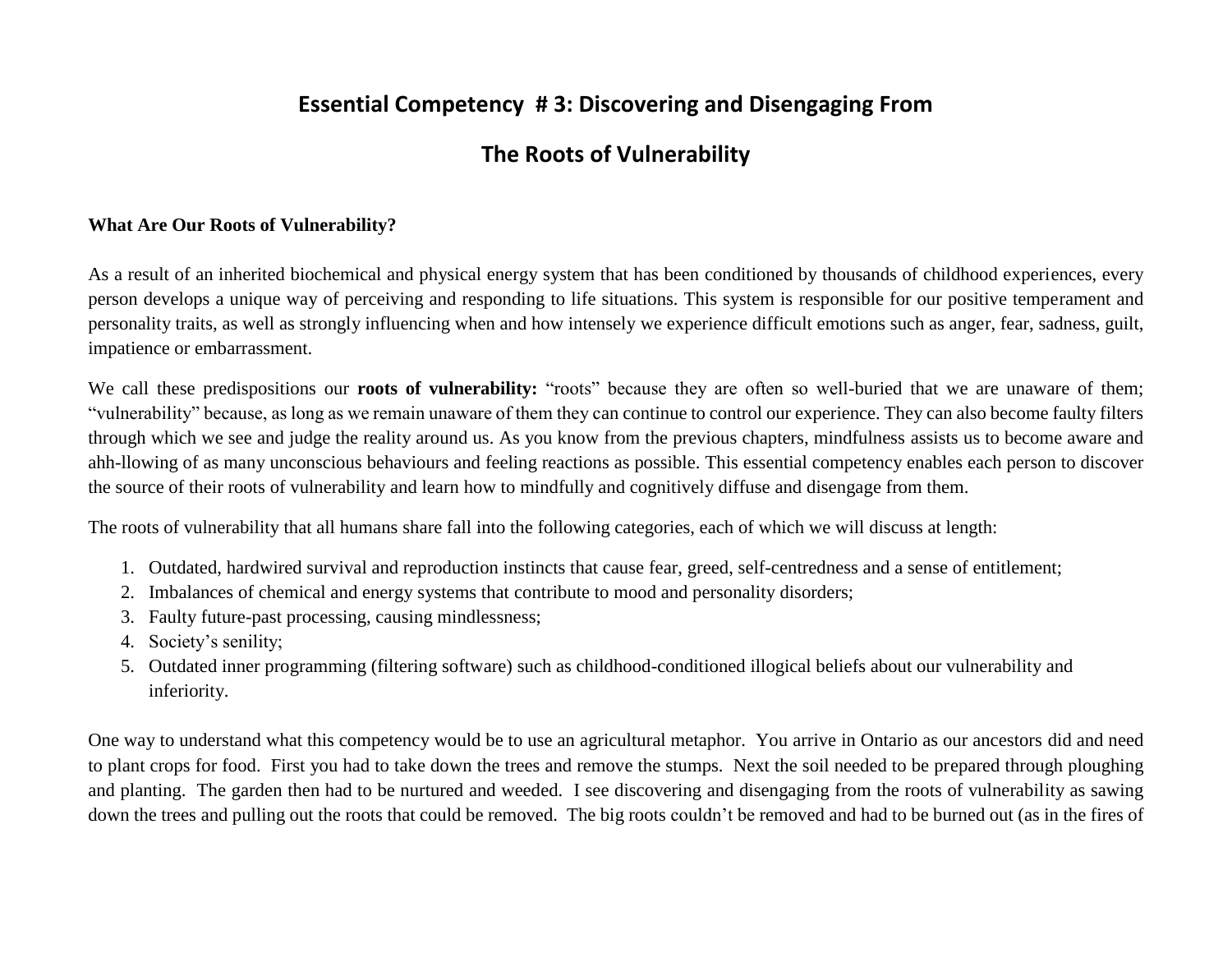purification from loss, illness, mood disorders, dying etc.). Mindfulness ensures both skillful use of the fire, prepares the soil and plants the seeds. Loving kindness nurtures and waters the seeds and shares the harvested crops with family and community.

## **The Critical Importance of Disengaging from our Roots of Vulnerability**

Knowing and understanding more about how these roots of vulnerability drive and distort feelings and behaviours directly related to your role as a leader or caregiver is key to your becoming more emotionally mature. Discovering and disengaging from (not destroying) all of these roots results in the significantly enhanced feelings and behaviour that you require to consistently offer conscious and compassionate leadership, care and support. Many benefits will result for you. You will have new-found energy for your day and the work it holds. You will develop an increased capacity for compassion. Your self-knowledge will bring you a wisdom that will allow you to help others, and also increase your possibilities for new ways to provide leadership or support.

> It is slow, painful, and difficult for an adult to reconstruct a radically different way of seeing life, however needlessly miserable his preconceptions make him.

> > *Peter Marris*

The person who is receiving your leadership or care will also benefit from your work to disengage from these vulnerabilities. A great teacher, Ram Dass, told me, "We will never work to break out of our prison until we know that we are imprisoned". Not knowing about our vulnerabilities and therefore being unconsciously driven by inappropriate root feelings and behaviours is a constant threat for all of us. This is a serious barrier to offering optimal leadership, care and support to others. Feelings and behaviours such as exclusion, selfishness, moodiness, anger, indifference, prejudice, gossiping, uncaring, irritation and frustration are primarily caused by our roots of vulnerability mindlessly running our life. As a result, the vulnerable individual who is a care recipient may live in constant fear, loneliness or sadness because of our own unknown and unmanaged root system.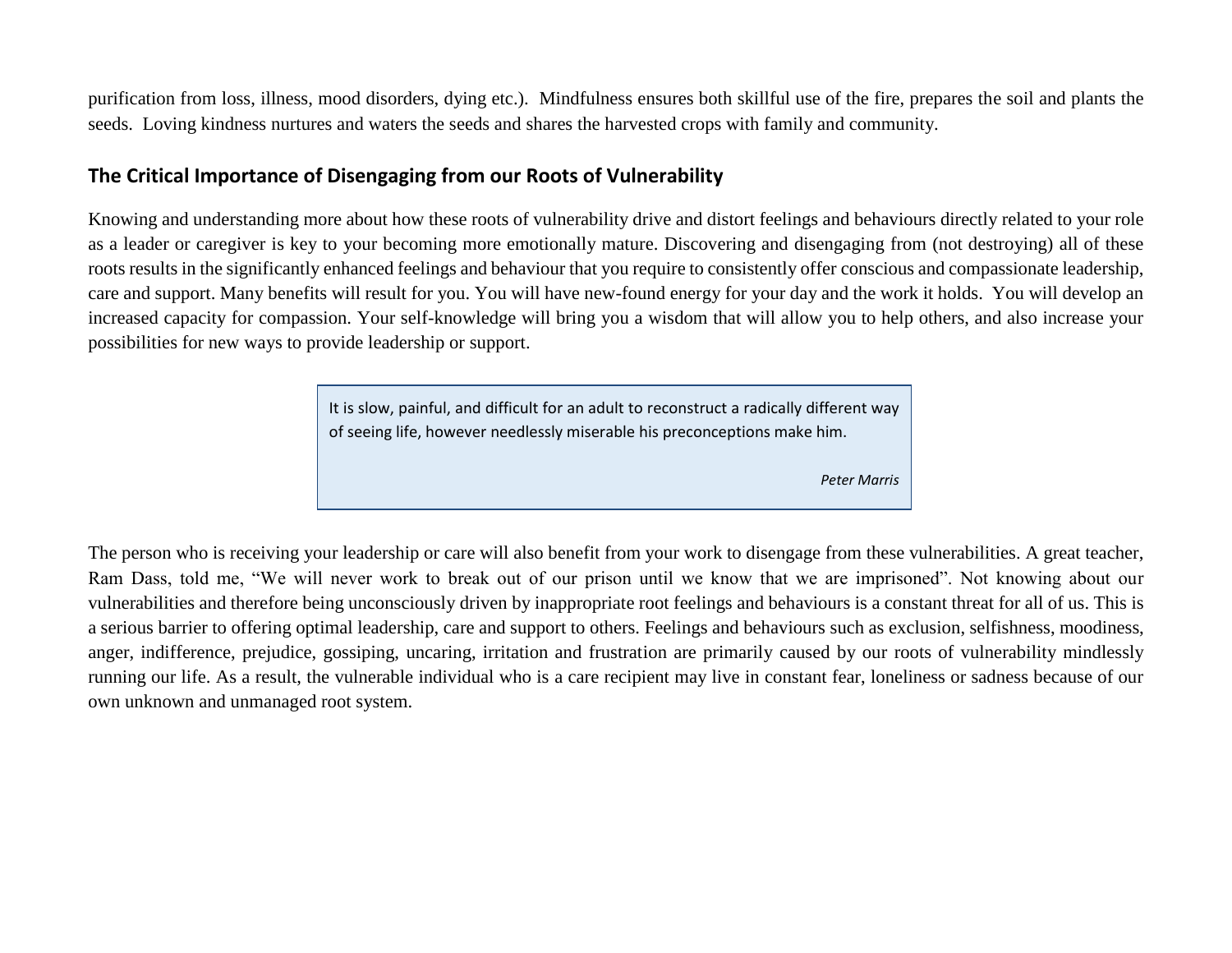By discovering and disengaging from your unique roots of vulnerability, you will be freed from one of your greatest barriers in your leadership, care and support of others.

Some of the benefits your care recipient will gain include a new sense of being highly valued as you are not driven by your unknown and under managed feelings, thoughts and behaviour. These are benefits that feed the heart and soul of the person whom you are supporting in a way that is just as important—if not more so—than the time and care you give to their physical needs.

## **Our Roots of Vulnerability and Devaluation**

It is quite possible that there is no greater cause than our roots of vulnerability as to why our society in general devalues marginalized individuals: for example, individuals with developmental disabilities or dementia. Have you ever read one of the countless news stories about an individual with a mental disability being devalued e.g. excluded? In all probability, the reason is the offender's completely unconscious roots of vulnerability.

These roots can be so well-masked that their impact is deeply and hurtfully felt by the individual who is devalued, while often the person doing the devaluing is not even aware of, let alone dissatisfied with, what has really happened in the exchange. Unfortunately, there are also many incidents where one person seems to devalue another very deliberately and feel entirely justified in doing so because of prejudices grown from these roots. Discovering and disengaging from these roots can radically change these tragic situations.

## **How to Discover Your Own Roots of Vulnerability and Disengage from Them**

I'm certain that through the course of your life you have come across literally hundreds of excellent ideas about how people can be kinder and more compassionate, keep their cool and generally have a happier and more fulfilling life if they followed the suggestions made by friends, family, spouses, Dr. Phils, "O" magazines, self-help books, seminars, gurus and retreats etc. Have you ever wondered, given all of these excellent ideas, therapies, coachings, trainings, books and seminars, why most people don't really pursue a path or stay with it for the long haul? Think of all the useful knowledge and skills that you have learned over the years to improve your own physical, social, emotional and intrapersonal life. How many self-help books have you read? How many personal growth seminars have you listened to or even participated in? Now ask: "How many of these skills am I applying daily in my life?

Some of the answers to why we react as we do and find it so difficult to change requires a little perspective on human nature's work to date. Mankind, as a species, is at least three million years old (some would argue that we are much older); in order to survive as a species, we had to develop this thing called human nature that comes to us at birth as a package deal. Then, to emotionally survive as individuals we are conditioned into another whole set of personal survival codes based on our upbringing. Nature's and nurture's work it seems most often keeps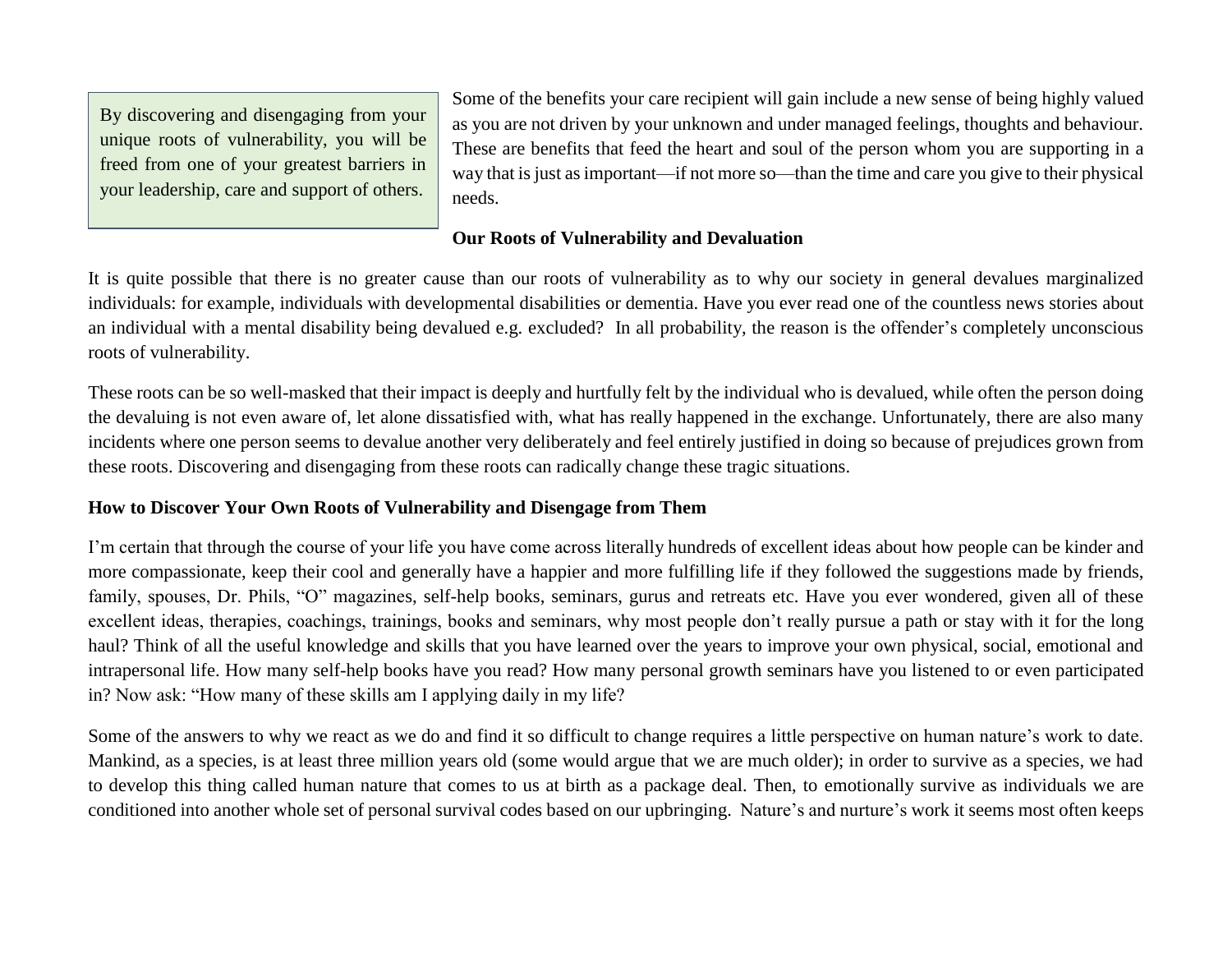us vulnerable, self-centred and generally discontent. We are too often mindlessly driven by nature's and nurture's survival instincts that are no longer necessary in our adult life.

I use a tree with five main root systems as a metaphor to describe virtually every person's roots. Whatever comes into the tree through these roots is what feeds the branches and shapes the fruit. This metaphor also reinforces the message that we do in fact reap what we sow; therefore, before we can grow and change we need some basic information on sowing and reaping.

> If we are able to give ourselves to the pain, to move toward it – rather than recoil in an effort to escape, deny, distract, or obscure – our wounded hearts become full, and out of that fullness we will do things differently, and we will do different things. Our pain, our wound, is precious to us because it can wake us up to love, and to loving action.

> > *Norman Fischer*

For now, let's just look at exposing the unhealthy aspects of human nature's root system. Left to only our own natural growth as humans, we will attain limited growth and reap an incomplete and perhaps even unhealthy harvest. However, don't forget our goal: through the development and nurturing of our positive roots, we have the potential to be happy, fulfilled, and spontaneously compassionate.

The following graphic describes the natural human predicament. Every person comes with his or her own version of the roots of this tree. Even though the specific shapes, size and qualities of these five roots will vary from person to person, if left to grow wild, these roots will yield very similar unhealthy trees.

Take a moment to study the tree graphic on the next page, noticing how each "root" cause results in very unhealthy growth patterns within the tree. Notice also how this unhealthy interior growth can only result in sickly, unhealthy fruit—yet this fruit represents what we give to the world, what we bring to our role as a leader or caregiver. That's why managing these roots is an essential competency for caregivers and human services workers in all fields. We can't control the roots of the tree, but we can manage its growth and tend in back to health.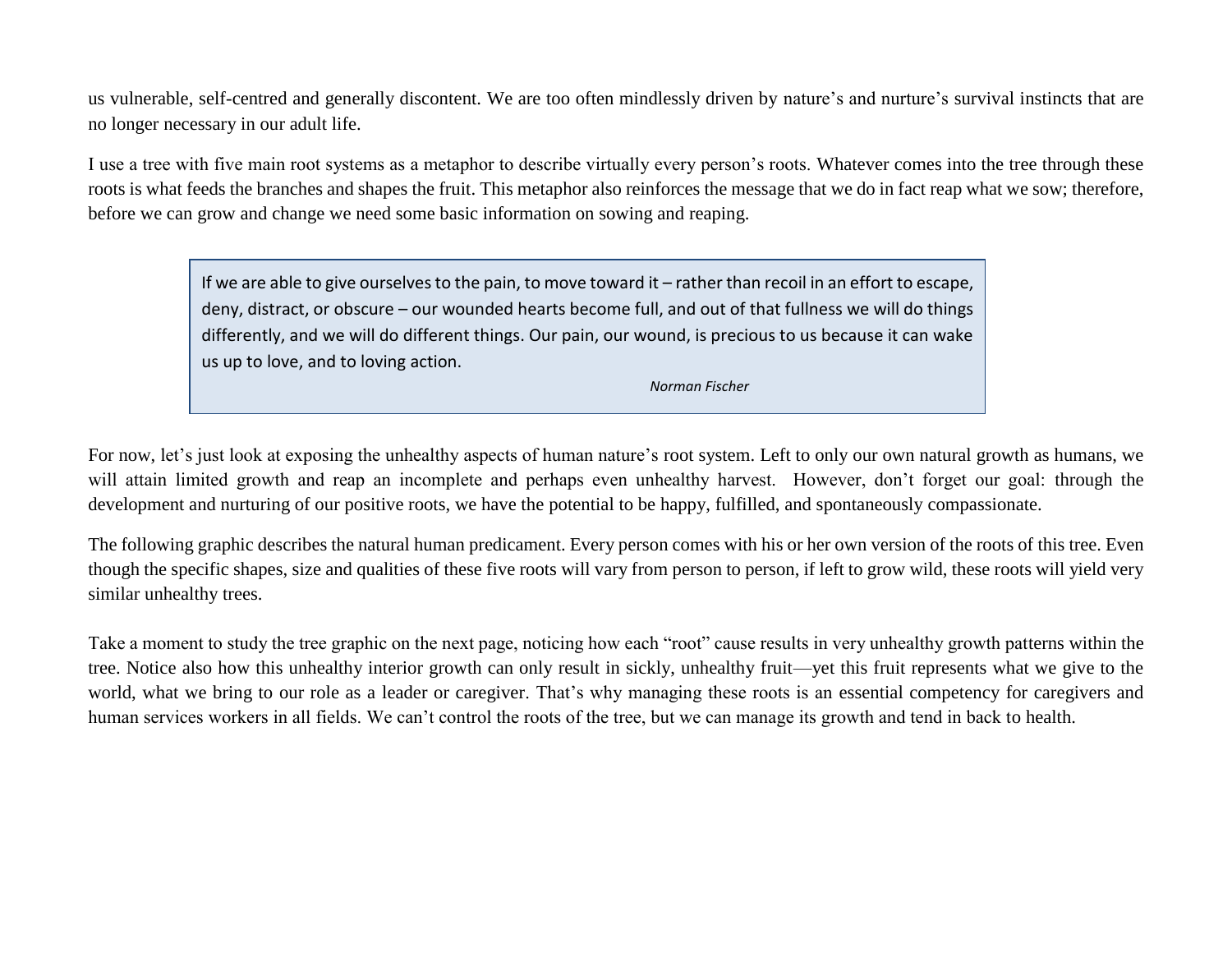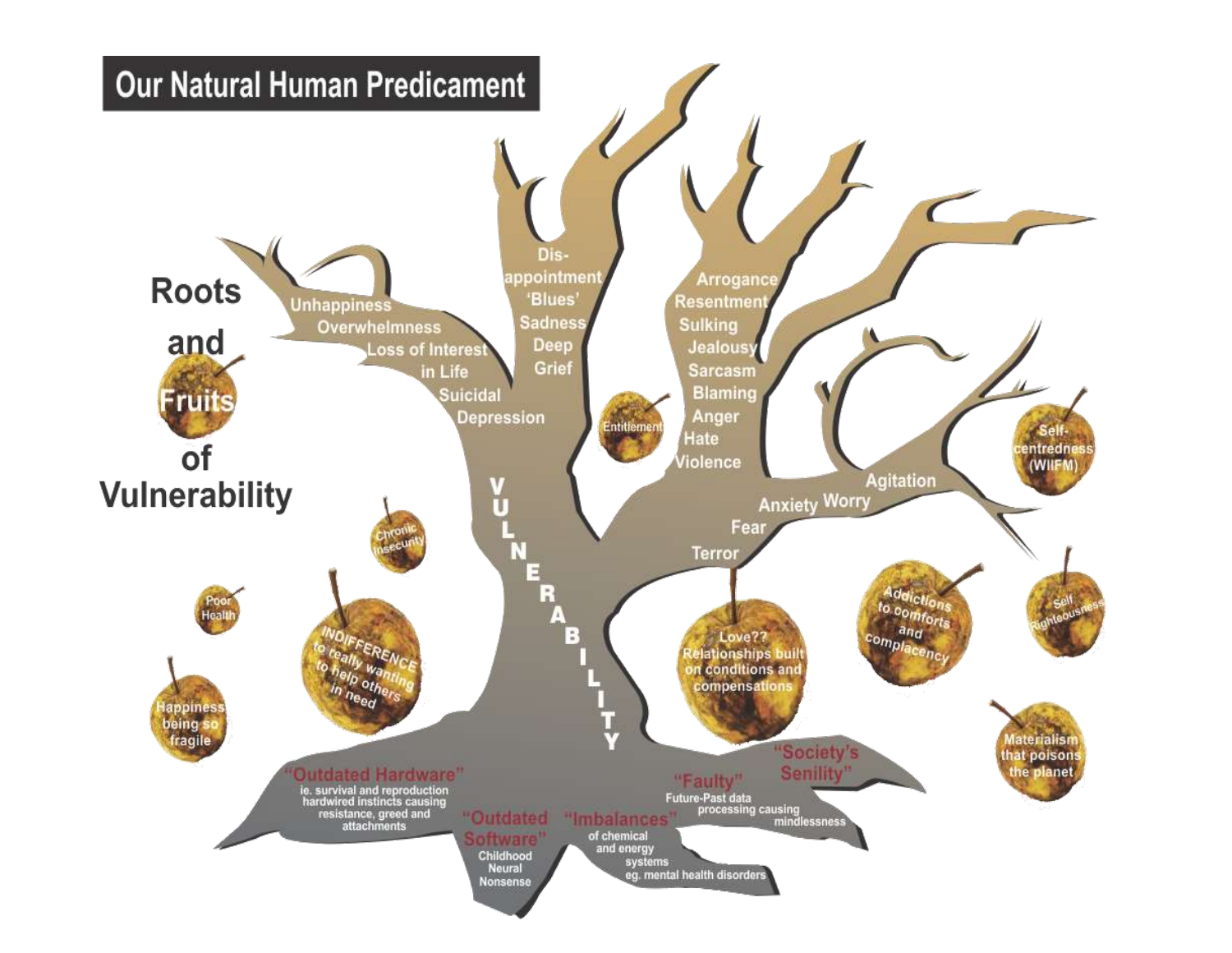## **Root # 1—Outdated Hardware for Survival and Reproduction**

The first root is probably the deepest simply because it is the oldest; it includes all influences associated with our physical and instinctive make-up resulting from our inherited gene pool. Remember that this pool goes back millions of years and is made up primarily of the qualities that have allowed us to survive as a species. The problem is that survival instincts are, of necessity, "me first" instincts, exactly what we are trying to weed out as caregivers. These qualities combine to give each person genetic, inherited predispositions that trigger both helpful and less than helpful emotional reactions, as we have just seen. These are physical responses that manifest themselves as resistance and attachments that we unconsciously experience or consciously over-ride. We can discover the insights and learn the skills to disengage from age-old, outdated tendencies. By doing this we will ensure that this root does not contribute to our and others' suffering.

Up until quite recently, we have believed that our survival code is actually hard-wired into our brain, and so it is impossible to change—it's just part of being human. However, recent research highlights our potential to change our brain's basic circuitry; the hardwiring isn't really as "hard" as originally thought. We know, for example, that normal brain development includes two distinct hemispheres, each having very specific functions. Yet, children born with only one hemisphere can develop normally with all functions being provided with only half of the brain.

The body's nervous system, with miles of nerve fibre and millions of circuits, processes the perceptions brought in by the six senses. This system routinely sorts out thousands of pieces of information; it shunts messages up and down millions of cells, each containing pieces of data. Much of this data has been accumulated by our ancestors and passed on genetically. Some is also learned after our birth. All of this data works to determine whether any new situation presents a threat or a promise of a good outcome, and all of this happens in less than a second.

As a result, we are genetically predisposed to be overly vigilant and sometimes misperceive situations as threats, making it difficult for us as leaders and caregivers to live in accordance with our highest values and intentions. This system always defaults to seeing a possible threat in unfamiliar situations. We may therefore react negatively to change or to even mildly unpredictable moments with others, as if there is a threat. It's not difficult to see how dangerous this could be when we are suddenly confronted with a supported individual's agitation, anger or aggression: **we are actually programmed to react inappropriately.**

As I mentioned above, some of this programming can be imprinted after birth, and still be just as destructive. A well-researched and published example of this particular root of vulnerability is life in New York City since the attack on 9/11. On that bright, sunny day a plane flew into the highest towers of New York, and they fell in pieces to the ground, literally filling the sky with dust and debris in one of the most terrifying moments in our collective experience. As a result of that terror, tens of thousands of New Yorkers now have a social anxiety disorder triggered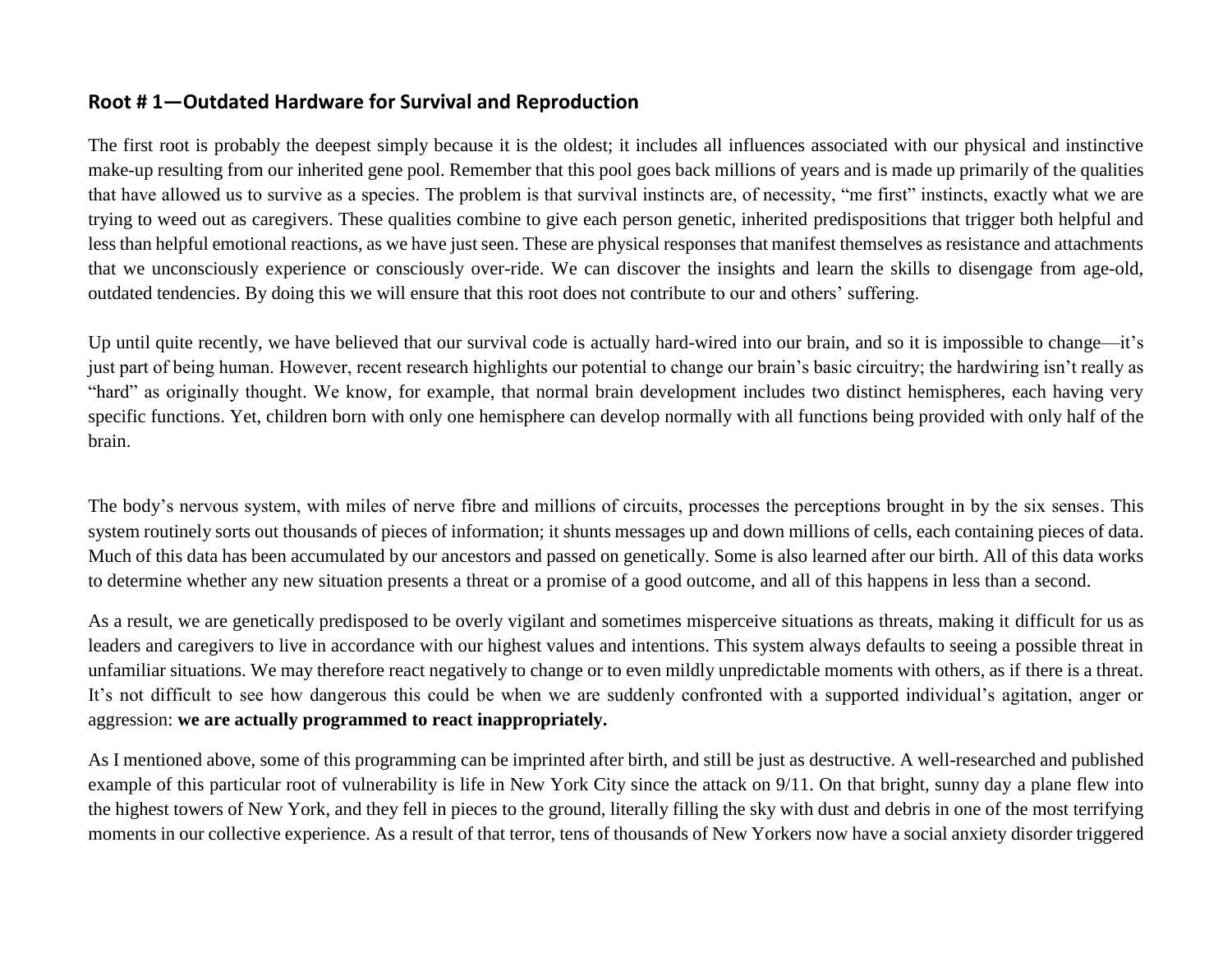by a bright, sunny, blue sky (like the day the towers fell). Many of them cannot leave their homes when their newly hard-wired nature illogically reacts to this trigger. On a much smaller scale (usually) this same kind of reaction and processing of feelings is happening throughout most hours of most days in our everyday lives. The practice outlined in this chapter is designed to help us manage this root better.

## **Root # 2 – Imbalances of Chemicals and Energy Systems**

Hundreds of chemicals, hormones, neurotransmitters, minerals, vitamins and amino acids course through our bodies and minds daily to feed and protect us. These chemicals must maintain a delicate balance to ensure our emotional and physical energy and well-being. Levels above or below an optimal balance cause serious physical illnesses and mental distress that literally take over our life. As an example, if we have too much adrenaline, we can become anxious, irritable or abusive. Imbalances of neurotransmitters are both the result of and the contributor to many mood and personality disorders such as clinical depression. Interestingly, these chemicals appear to guide our feelings and behaviour.

Two years into my own totally debilitating clinical depression, with a weight loss of sixty pounds, and nine out of ten of the diagnostic symptoms still severe, I was dying. Then, after just three to four weeks on a therapeutic level of antidepressant medication, I was 75% of the way back to my old self. What happened? Welcome to the world of hundreds of thousands of us who thank chemicals, together with our support systems including families, doctors, proper nutritional supplements and aerobic exercise, for saving our lives.

Chemicals (food, herbal remedies, vitamins and minerals, pharmaceuticals, hormones, neurotransmitters) are the building blocks of our fluids, cellular tissue and brain-firing mechanisms that make up our bodies, mind and heart (in both the physical and emotional sense). Imbalances in these chemicals have destroyed countless lives. Leaders and caregivers with chemical and energy imbalances will not be able to adequately, let alone optimally, fulfill their intentions and responsibilities.

This is not to say that chemicals alone are the ideal way to prevent and manage the moods and even severe, life-threatening mental health disorders that accompany this root of vulnerability. Our dual path approach is based on a **holistic** approach to life. In our view however, "holistic" must include an intentionally nurtured and balanced biological system.

## **Feelings and Chemicals**

Feelings are significantly influenced by our reactive thinking and body sensations. When feelings are first activated by a situation, and our own subjective interpretation of the situation, the feeling is activated at, say, Intensity I. This Intensity I feeling takes one of two potential directions. When the reactive feelings, thoughts and body sensations (B-FIT) are infused with insights, awareness and ahh-llowingness, the intensity of the feelings often stays at Intensity I or begins to decrease, depending on whether the situation becomes more or less threatening. When the reactive feelings, thoughts and body sensations are **not** infused with insights, awareness and ahh-llowingness, they naturally cascade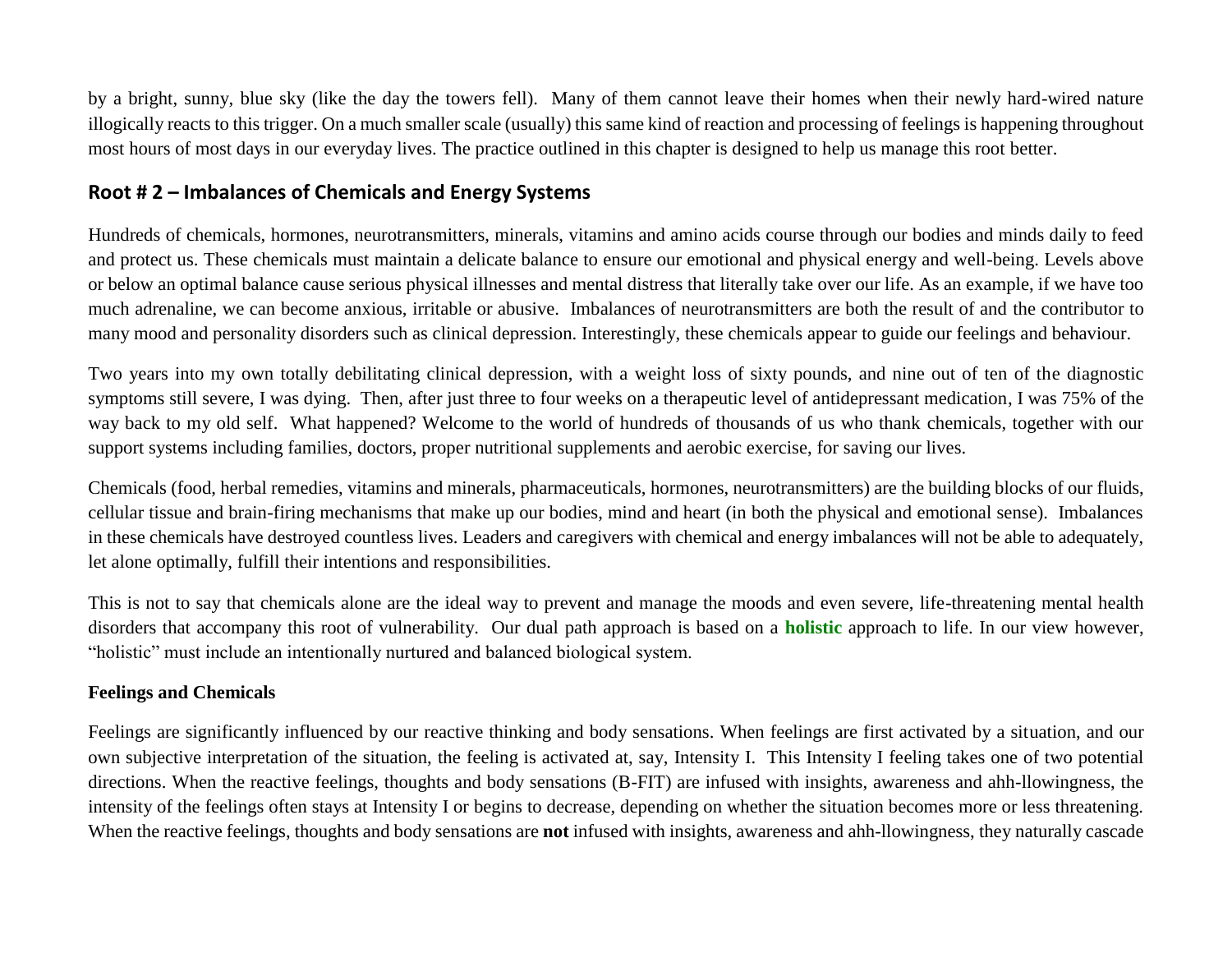(faster, stronger and more intense) and force Intensity I feelings into Intensity II, III, IV: worry becomes anxiety, anxiety becomes terror; or irritation becomes anger, anger becomes rage – even though the situation has not become worse.

Neuroscience research shows that all levels of feelings are associated with chemicals: for example, adrenaline being manufactured and distributed throughout the body. However, when B-FIT is infused with insights, awareness and ahh-llowingness, the manufacturing of these harmful chemicals is reduced. The feelings then begin to lose their gripping power and fade away.

Because the chemicals have been distributed into the body, the related negative feelings may not totally disappear even after they have been mindfully processed. Activation of all of the Essential Competencies can, however, maintain the intensity of the feelings at an intensity level 1 and promote a faster recovery time and appropriate leadership and caregiver responses.

## **Root # 3 --Faulty Information Processing: How the Past and Future Distort the Now**



Being present—that is being aware

of being HERE**,** in the moment-by-moment unfolding of events and fully experiencing sensory perceptions as they happen—is quite rare. Most untrained minds almost always function in the future or past. How often have you been sharing a beautiful meal with your loved ones and found yourself thinking ahead to whether there will be time to complete some unfinished work? How often have you been helping your care recipient with his meal while your mind was somewhere else, planning the rest of your day? We are all much too guilty of this mental absence. As a result, most people are seldom joyous and fulfilled, even with positive experiences because they are not fully experiencing them.

In threatening or unpleasant situations, getting trapped in future or past thinking will cause your body and mind to react as they always have: Intensity I automatically escalates to Intensity II and so on. Most of these reactions of worry or anxiety are absolutely not necessary; in fact, they can be dangerous because at Intensity II or higher they negatively impact judgment and behaviour. They also entrain team members and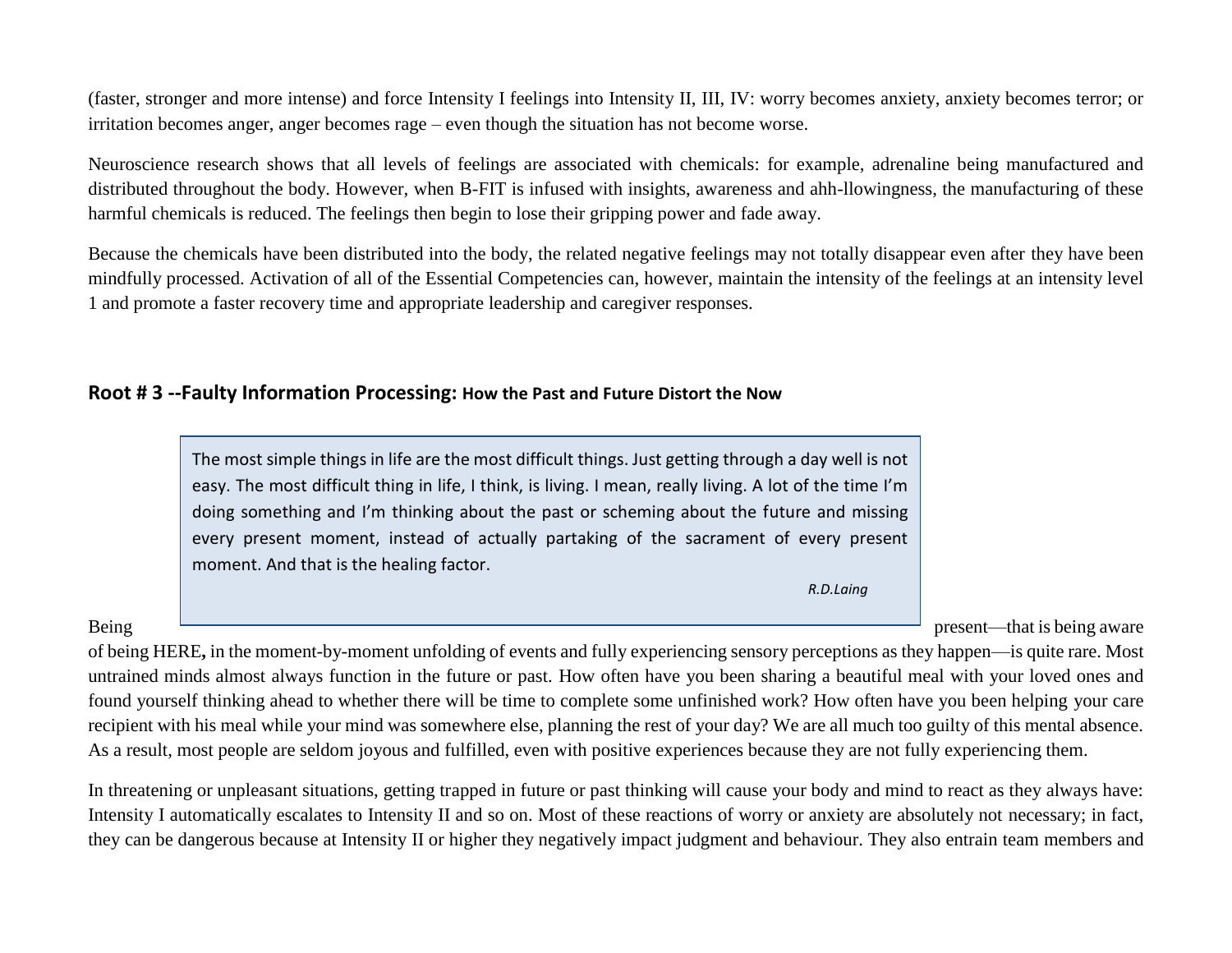care recipients to experience the same intensity. Learning to **catch** your mind in past or future thinking and gently but firmly bring it back to the present moment—HERE**—**is one highly effective way to escape from this pattern (ref. CCS Step 1).

This root of vulnerability is directly linked to the other roots that were embedded in our ancestors to keep them safe and secure, and then passed on to you. Your hardwiring directs the six senses naturally to be one moment ahead and at the same time to be looking behind: to scout out what's coming towards you and compare this situation to your database of past situations to see if this new experience will hurt or help you. Every second, a new decision-making process is activated. With so much of your finite mental energy tied up in scouting and evaluating each moment, you are seldom HERE to experience the present. Unless you disconnect from this root of vulnerability, it will continue until you die.

However, if you consciously work with B-FIT Mindfulness, you can redeploy some of your mental energy to paying attention to what you are doing as you are doing it; paying attention to what your body, mind and heart are experiencing as you are experiencing it, and knowing that you are HERE, now, doing and experiencing. B-FIT Mindfulness offers several powerful strategies to eliminate the potentially harmful influence that this root can have on your life and your ability to be mindfully present as a competent leader or supportive caregiver.

## **Root # 4—Society's Senility**

Society's "senility" is our normalizing, accepting and valuing of lifestyles that breed poverty, violence, sickness, war and self-centeredness.

The first three roots of vulnerability are reinforced by our western culture that normalizes negativity and greed because the brain circuits that fire most get wired most. For example, as we are encouraged by our culture to over-consume, we reinforce the illusion that we need bigger, better and more to be happy. As this circuit gets wired more strongly, we become even more me-centred instead of us-centred. We reward self-centeredness and self-righteousness and many, many more feelings and behaviours that lead to suffering for self and others in our local and global communities.

> Crime is a logical extension of the sort of behaviour that is often perfectly respectable in legitimate business.

> > *Robert Rice*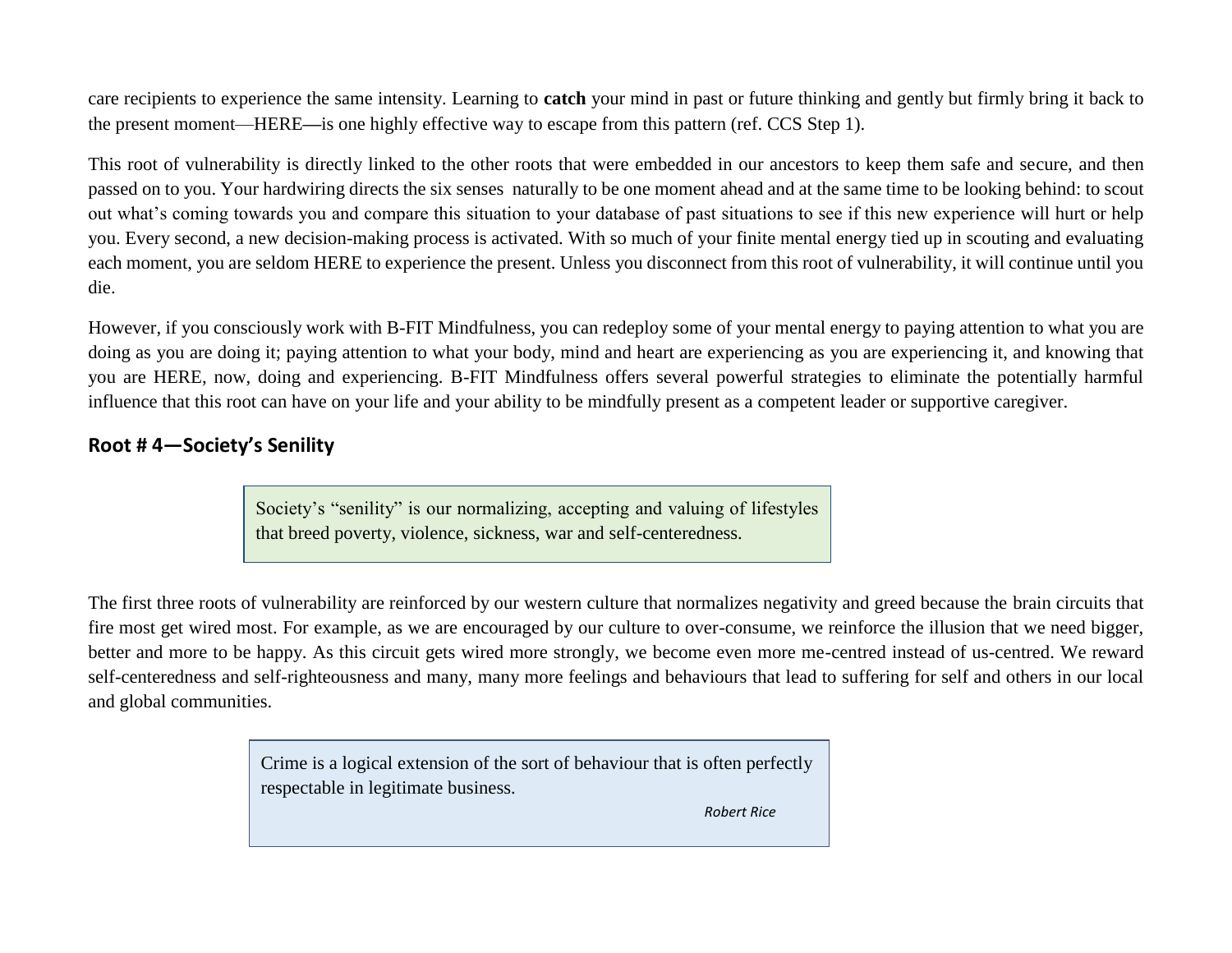This root of vulnerability—society's senility—is a powerfully sedating drug that leaves us blind to what is happening around us. We do not live in an intentionally hurtful, self-centered, and over-consuming culture. Nevertheless, terribly unjust and harmful behaviours happen every day because they have been made to seem normal, legal and even moral when they are none of those things. For example:

- At 10% of the world's population, North America consumes 40% of the earth's natural resources;
- Studies estimate that over 70% of the people we jail are victims of untreated mental health disorders, developmental disabilities, fetal alcohol syndrome, racism, etc.;
- Fundamental health care and needed medication in many parts of North America, let alone the world, are denied because of poverty;
- Etc. etc. etc.

## **Doing this to get that**

One of the most harmful examples of the senility that is keeping our society vulnerable and asleep is the notion of "doing this to get that". From an early age we are taught to do something to get something:we study to get good grades; we get good grades to get a good job; we work to get more money and power.

So many moments in the lives of the average child and adult are unnecessarily directed towards what's next rather than staying in the moment. This constant focus on "what's next" and "doing something to get something" although it is useful to promote action, actively discourages mindfulness. As leaders and caregivers, if we normalize the focus on "what's next" as a way of being with care recipients, we virtually guarantee less than optimal care because we are not experiencing the present moment.

Suppose for a moment that you have an important evening commitment, so you decide to give your care recipient her bath in the afternoon instead of early evening. You are now fitting something extra into the afternoon, so while you are careful and thorough, your attitude may be brusquely efficient, focused on getting it done so you can be free at night. Compare this scenario to another one in which the bath still takes place in the afternoon, however your whole attention is focused on providing your care recipient with the comfort of his bath, talking softly with him, making him feel comfortable and unhurried as he moves from bath to bed. Both activities take the same amount of time. The problem, of course, is not the doing; in both cases you might be equally careful. The problem is in the mindless, in-the-future focus that happens when we are not conscious about this moment.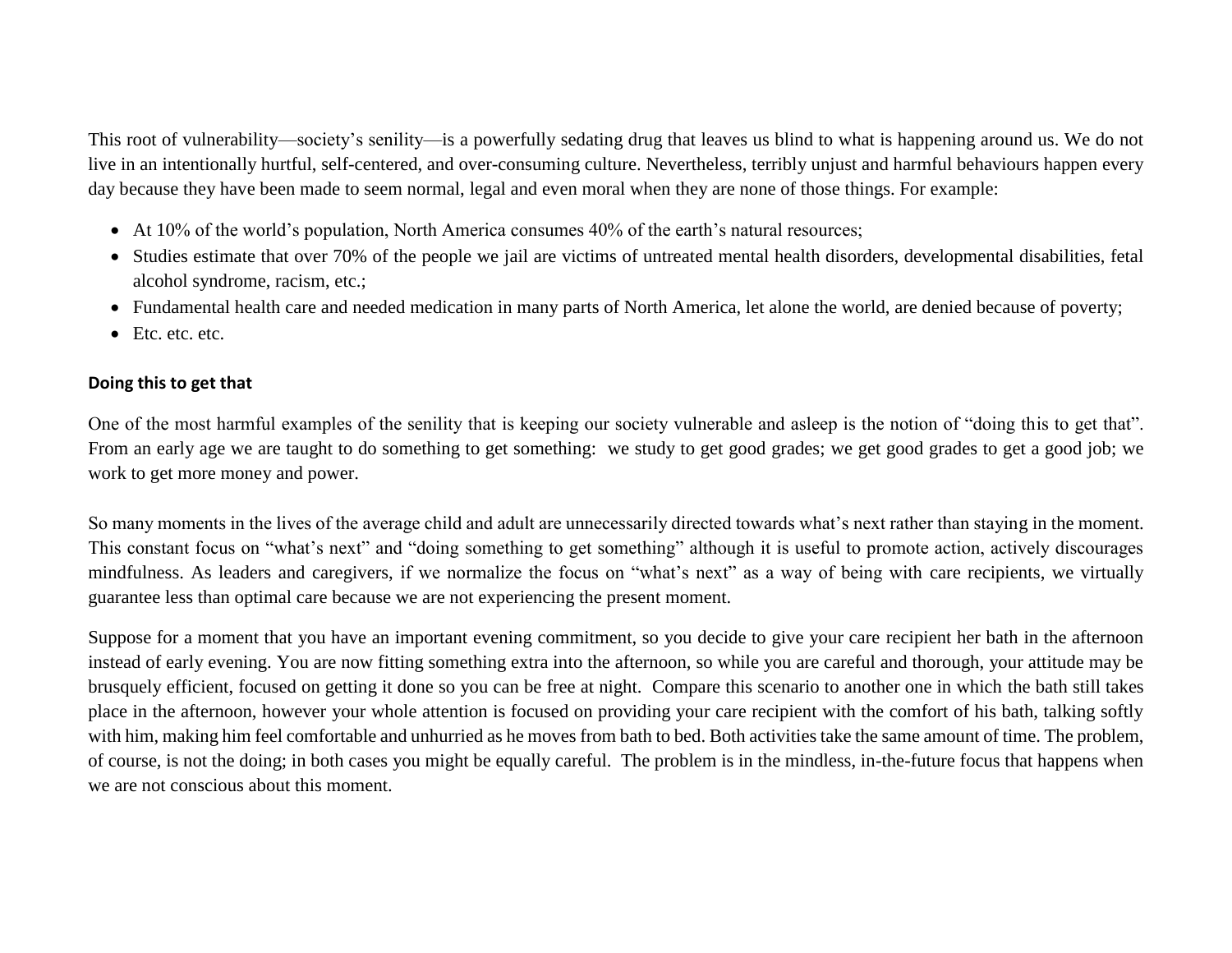Our culture endorses and promotes many ways of thinking that unintentionally train our minds to miss being here. Worshipping the "false idol" of efficiency can be extremely poisonous to leadership and care giving due to the total preoccupation with just getting the work done quickly so we can get or do more.

## **Root #5--Faulty Filters**

"I can win an argument on any topic against any opponent. People know this and steer clear of me at parties. Often as a sign of great respect, they don't even invite me any more".  *Lily Tomlin*

This last root is planted, nurtured and grown in the gardens of our first learn-to-be-a-somebody school. For most of us, this school is our family, classrooms and backyard sandboxes. According to Dr. Alfred Adler (the grandfather of Humanistic Psychology), in these schools the child:

- gropes for ways to feel secure;
- gets a sense of self worth, or not;
- learns to "count for something" or not, and,
- always, always prowls for ways to insure inclusion.

With these deeply-rooted primary directives, the child observes and makes quick (usually very incomplete) judgments about how to win this game. The child learns very quickly what will bring reward and what will bring punishment and acts accordingly. Here many highly subjective judgments are made that soon become **filters** through which all adult life situations must pass and be tested. For example,

- I cannot make a mistake or else I am in trouble (banished, or put into solitary confinement). And/or,
- I must get and keep the approval of others in order to feel worthwhile and valued. I will therefore be very pleasing. And/or,
- I must avoid conflict at all costs, including giving away some of my rights as a person, because conflict is painful and threatening. And/or,
- I must never let others control me.

These judgments and many, many more make for very personal and unique filters that each adult is unknowingly driven by until the filters are discovered. Once discovered, they can be released or reframed in order to correct each person's "Filters Rule Book."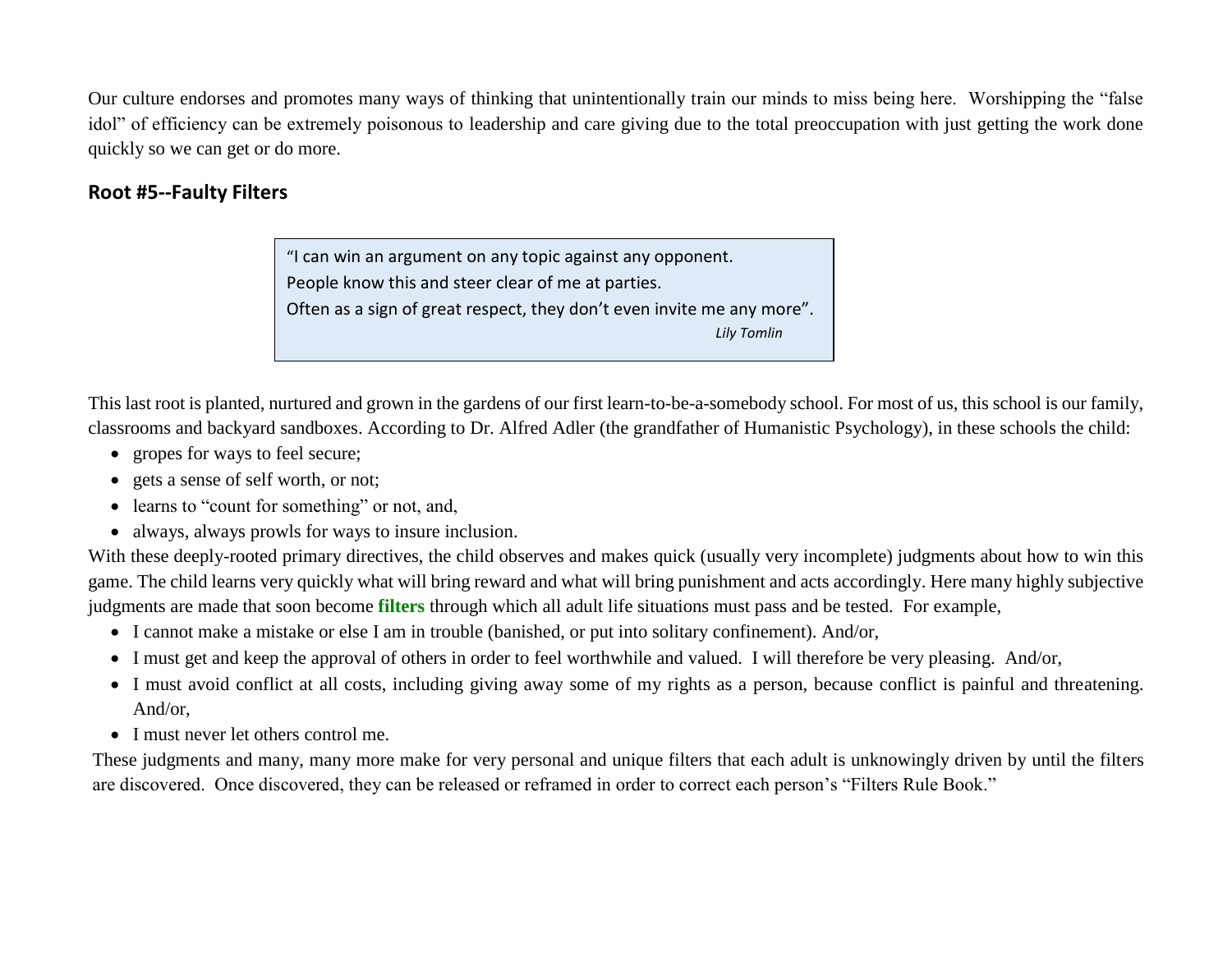The deception to our self goes deeper. As we lock onto these filters, we become unconsciously identified or defined by their meaning. Being identified with means this is how we feel about our self; it's what dominates our sense of who we are. For example, in our careers we are identified with being a support or healthcare worker. We also all have a personal identity that we believe is who we are (see below).

#### **Examples of Unconscious Filters that Become Our Identity and Keep Us Separate and Suffering:**

.

In the following list, the left side identifies an unconscious, illogical and private filter through which we interrupt our life situations. The right side identifies the resulting response:

| I must not look bad to others - | Others become my audience to please.                                                                                                                     |
|---------------------------------|----------------------------------------------------------------------------------------------------------------------------------------------------------|
| Needing to be right--           | Others are related to not simply as another, but according<br>to how right or wrong they are, and their potential to<br>judge, threaten or criticize me. |
| Feeling inferior--              | Others are judged as superior or inferior-both judgments<br>keep me stuck in and anxious about my misperceived<br>inferiority                            |
| Being lonely--                  | Others are used positively or negatively to keep me from<br>solitary confinement-not to become closer.                                                   |
| Being bored--                   | Others are used positively or negatively to bring<br>excitement.                                                                                         |
| Being angry--                   | Others become someone to compete with or win over.                                                                                                       |
| Being afraid--                  | Others are judged (usually incorrectly) on their potential to<br>hurt me.                                                                                |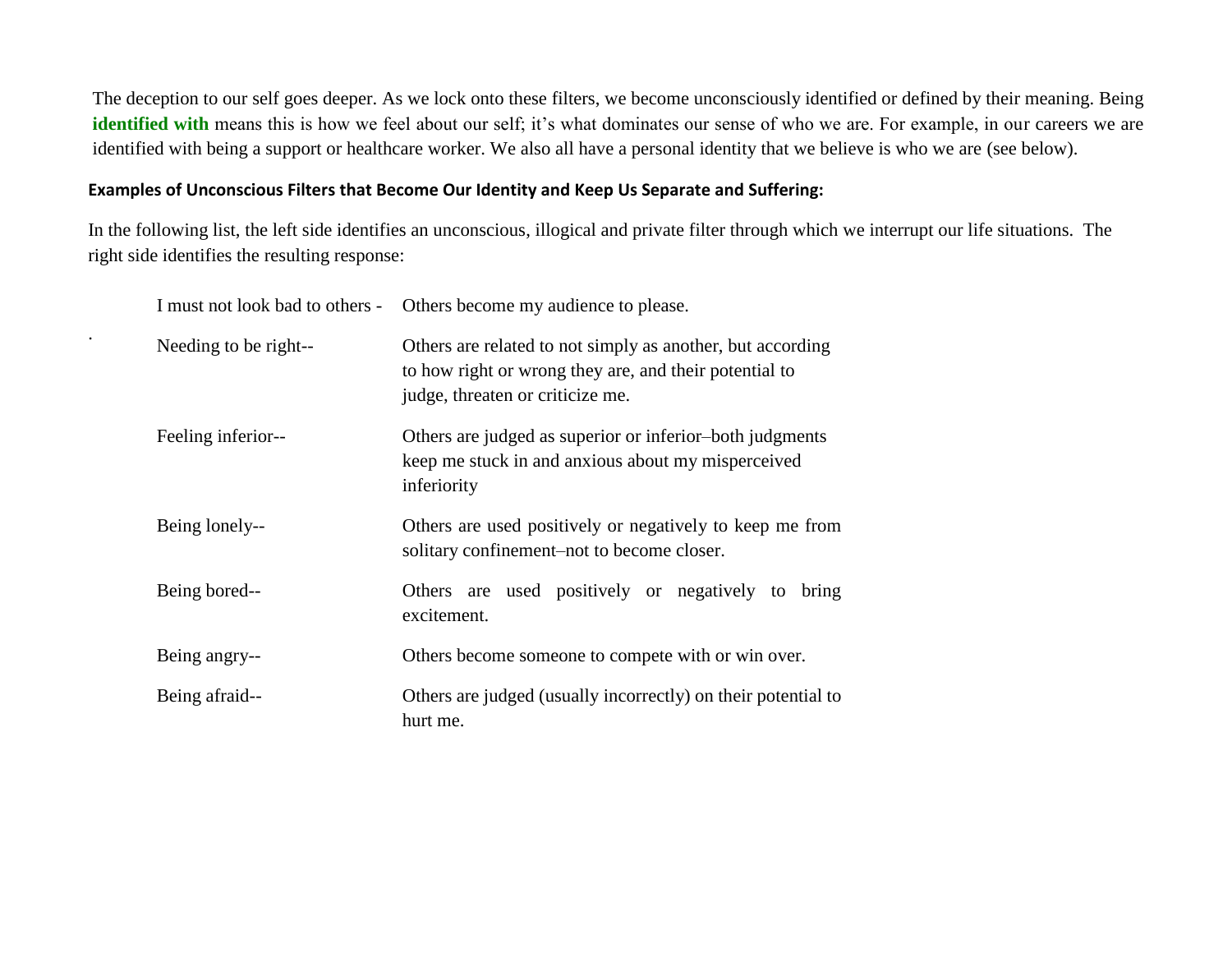Every subjective, unconscious identification reinforces the tragic misperception of destructive separateness

 "When a Pickpocket meets a Saint all they see is the Saint's pockets."  *Ram Dass*

"When a Saint meets a Pickpocket all they see is an opportunity to share!"  *P & J*

#### **Childhood Neural Nonsense**

I thank Dr. Alfred Adler, and numerous generations of students and practitioners of his Humanistic Psychology for their invaluable contributions in understanding this root of vulnerability, faulty filters, or childhood neural nonsense. Dr. Harold Mosak, one of my graduate school professors has been a most influential ambassador for this science.

Childhood neural nonsense filters are seriously outdated because they were installed at the time when we were most dependent and vulnerable, before the age of twelve. We as children pay very close attention to learn what to do, say and feel in order to get our physical and emotional security needs met in the unique environment in which we live with parents and siblings. This environment is critically important. Research shows that identical twins separated at birth and raised in very different families will develop quite different feelings and behaviours and adult personalities because their environments as children were different.

The baby needs food and stops crying when Mom responds, or smiles at Mom when she delivers, depending on what works—and so it begins. The child with hardwired instincts for the vital importance of being accepted (i.e. protected and nurtured in the "herd" or family) fears isolation and will learn how to be kept included by socially positive behaviour. If, however, the sibling competition is too great, or the socially positive behaviour doesn't get the desired response**,** then socially negative behaviour becomes Plan B to avoid isolation.Either way, the goal is always to stay connected with our "herd." This connecting gives us a sense of security that we translate into significance and specialness.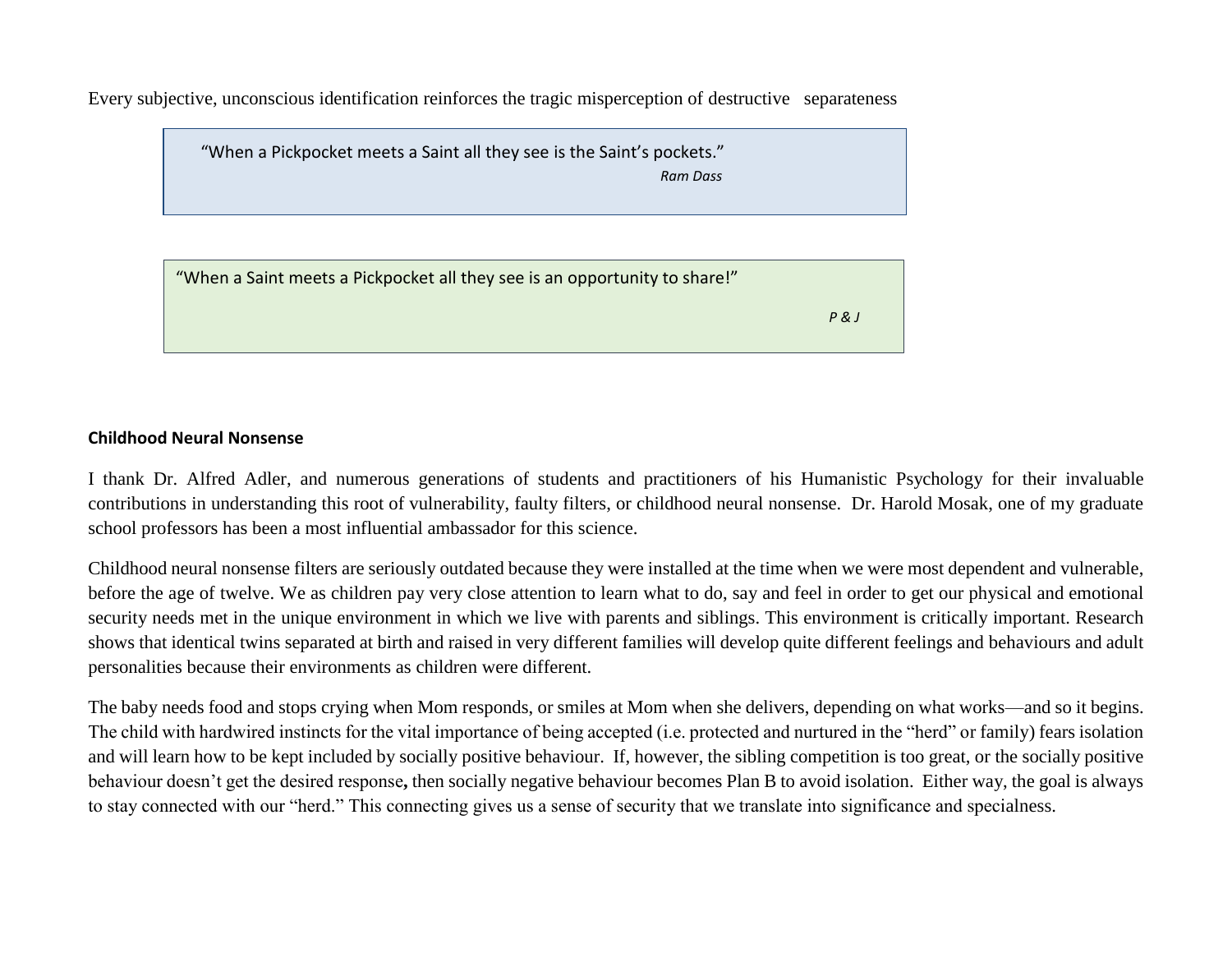As we grow from childhood to adolescence to adulthood, we learn that in order to keep these good things coming we must get better at controlling our more complex social environment. As adults we learn quite sophisticated ways to secure our sense of worth, meaning and security in our unique social world. So now instead of just crying to get others to acknowledge us, we learn to please, control, do things right, be good, be bad, trust or not trust. Our personal, mostly unaware filters result in our very biased and often incorrect perceptions through which all messages about others, life and our self are decoded. Humanistic psychology sees most feelings and behaviours that are consistently felt and used by an individual as purposeful. This purpose is to achieve our present-day version of our "I count for something" goal.

Below is a brief description of faulty and fruitful filters that we may have adopted. As children we learn one or two of these filters and ageappropriate ways to perfect them and to operate in the world: to get what we mistakenly think we need to feel secure, accepted and loved.

Dr. Adler called this our "subjective, private (il)logic:"

- "subjective" because the goal that we unconsciously believe that we must attain in this situation most often has little or no objective validity in our current environment. Still we go through life as an adult thinking and feeling and doing the same things that, in our faulty perception, seemed to work for us in our childhood.
- "private" because mostly, unless we discover the logic, the filter remains unknown to us. The fact that the chosen subjective private (il)logic was often an inferior way to interpret events and needs, even in our original environment, is almost irrelevant. Dr. Adler would say, "kids are excellent observers but very poor interpreters".

Not surprisingly then, people who do not work to discover and disconnect from their faulty root filters and accentuate their positive fruitful filters use the same subjective illogic throughout their entire life.

Most often, even when we get poor results, we keep trying to achieve our goals of security and inclusion with the same old thoughts, feelings and behaviours. As an example, a child raised in a family where being right won acceptance would get rewarded through treats, privileges or approval for meeting the parents' definition of rightness. However, being wrong would often result in criticism, punishment, or worst of all, being sent away to what felt like solitary confinement. This child would reach adulthood with a distorted perception of the importance of being right and not being criticized. She would believe she must be right or be above criticism in order to be okay, and that most of life's situations must be judged in accordance with their standards of rightness. As a result, she would screen many of life's situations through this faulty filter. She would remain unaware of the fact that there are no fixed objective criteria for rightness for most situations and relationships. Most solutions are truly unique. Further, as an adult, self worth need not be dependent on getting it right or not being seen as wrong. For people with this faulty filter, stress builds until they find a distraction that is strong enough to temporarily remove this cause to feel inferior from the mind. This process then is repeated again and again throughout life. Those fortunate enough to have grown up without rightness and perfectionism as a major preoccupation of one or both parents are far more likely to develop a standard for right and wrong that is balanced and reasonable.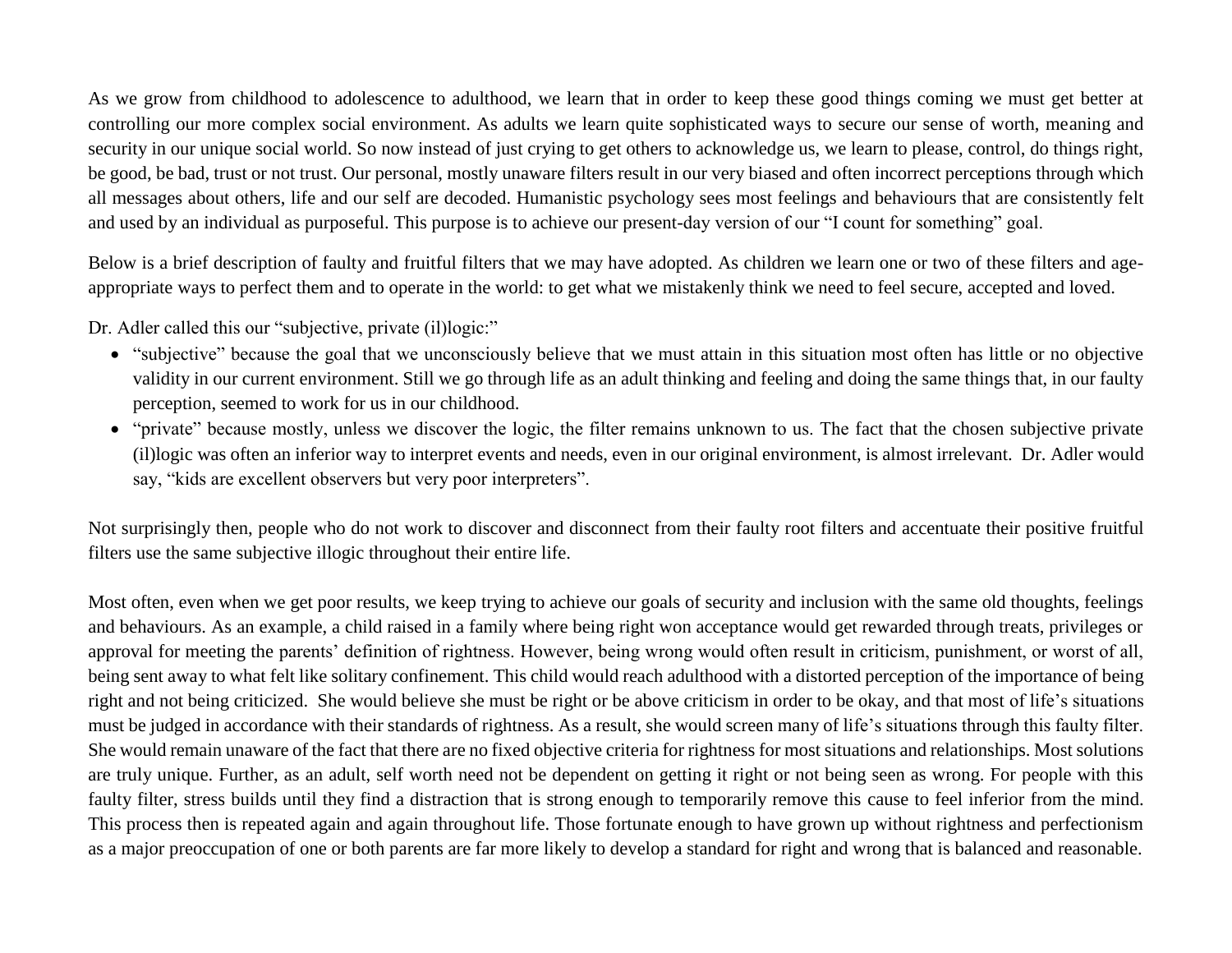Birth order accounts for another very significant factors in the development of filters. A first-born child, or a child born more than five years after other siblings receives the full force of his parents' attention, love, standards and attitudes—or the lack of any of those. He also receives the full force of the parents' discipline and protectiveness. Therefore, he will have a great respect for authority and achievement, sometimes to a fault. Whatever the parents value and expect—for example, education or work ethic—he will try to comply with in order to have a meaningful place in the family. If he has younger siblings and is expected to help out, the first-

Of the first twenty-three American astronauts, twenty-one were only children or eldest children.

born child will learn to value responsibility and independence. However, if a younger sibling, particularly of the same gender, challenges his first-born position, he may struggle with self-confidence and modify some his previously-held positive values and behaviours.

An only child or youngest child may also grow to be independent, responsible, intellectual and dominant, but if she is over-protected or spoiled, she may as an adult have a self-centered, entitlement attitude or an expectation to be taken care of and made comfortable. She will learn to do things by herself and like solitary projects and being alone. She will have a very high respect for authority—sometimes too high.

Second or middle children learn to try harder. They are good negotiators with the strong social skills needed to compete against older, more competent siblings. They are often the best at maintaining good relationships; because their parents are generally more relaxed and less demanding of them, they tend to be more flexible themselves.

All other filters have a similar ability to drive or even distort your feelings and behaviour without your being aware of it. Your filters give your behaviour purpose and meaning: if I do \_\_\_, then I will feel good, be safe and not feel inferior. Remember that we are talking about your subjective and subconscious thinking here and not objective reality. However, once you learn about the illogical message of your filters, you can discover the purpose of and pay-off from many of your behaviours and their associated positive or negative feelings.

Each person's filters are unique.

So then, five different people may choose to do or say the same thing. In a particular instance they may all do their absolute best to get something right. One may be doing this because he just feels really good in getting it right, one may do it right to impress others, one will do it right to be completely fair, another

to gain dominance or control of a situation and still another mainly to avoid criticism. The behaviour is identical for all five, but the pay-off is totally different based on each person's filtering system that gives meaning to the action.

Your own faulty filter is the main reason why, even when you know better, when it is clearly logical for you to change a behaviour that is causing you problems, frustrations or disconnects, you continue to repeat it—with the same negative consequences. This is why many problemsolving, talk-counseling and behaviour-modification programs are ineffective in the long term unless filters are discovered through these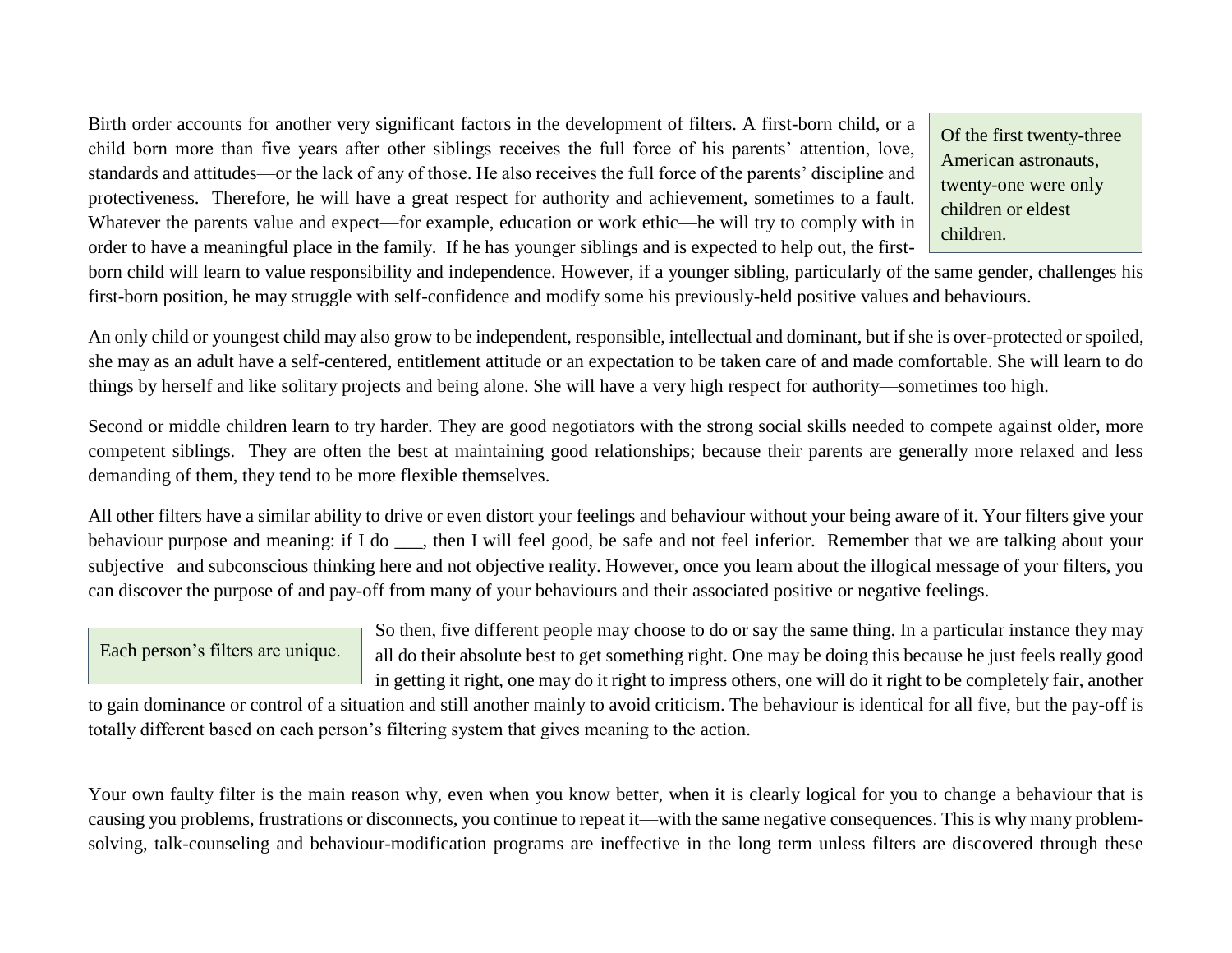cognitive insights. These driven and distorted filters must be discovered and disconnected because the wires and circuits in our brains that are used the most will get replayed the most. Reusing the same circuit is like driving down a muddy road again and again: eventually, you create a rut, and the rut in the road must be eliminated or the wheel will get stuck every time.

#### **Good News and Bad News**

Using western psychology to identify our subjective private logic and to learn how to "rethink" is potentially as powerful a growth strategy as could be developed. Regrettably, my strong belief is that if in the moments preceding or during an emotional hijack, we cannot be conscious of what is really happening—if we can't be Here Now—we will not make optimal choices and not implement known insights and skills necessary to prevent and control the damage.

B-FIT Mindfulness, being highly aware of and non-attached to what is happening when it is happening, enables us to activate these cognitive insights and skills. In fact, without this awareness the natural neural wiring often dominates and the basics of freeze, fight or flight (activated by filters) take over as they have for years. Filters have been given many other names like schemas, gremlins, tapes, convictions, illogical beliefs or complexes: these terms all basically mean the same thing. In the next section I outline some of the most prevalent faulty filters that need no longer drive and distort your feelings and behaviour. Each filter has many sub-filters, but just discovering even one of your main filters will contribute greatly to disconnecting from harmful thoughts, feelings and behaviours. Remember, filters are kept private from us and control us throughout our entire life unless we discover and disconnect from them.

#### Essential Considerations:

- 1. We must practise, practise, practise—especially the B-FIT exercises—in order to optimally perform this disengaging process.
- 2. Mindfulness practice also develops capacity to outgrow the mind/body predisposition to be driven and gripped by filters in the first place.
- 3. Practice and performance require maximum effort as well as a gentle self-forgiveness and compassion for not getting it right or for becoming hijacked in spite of our best efforts.

## **Filters Self-Assessment**

Take the time now to complete the filters self-assessment below. You will find the self-assessment particularly helpful to you if

you logically know that you are over-reacting to a certain situation or person but just can't pull yourself out of it;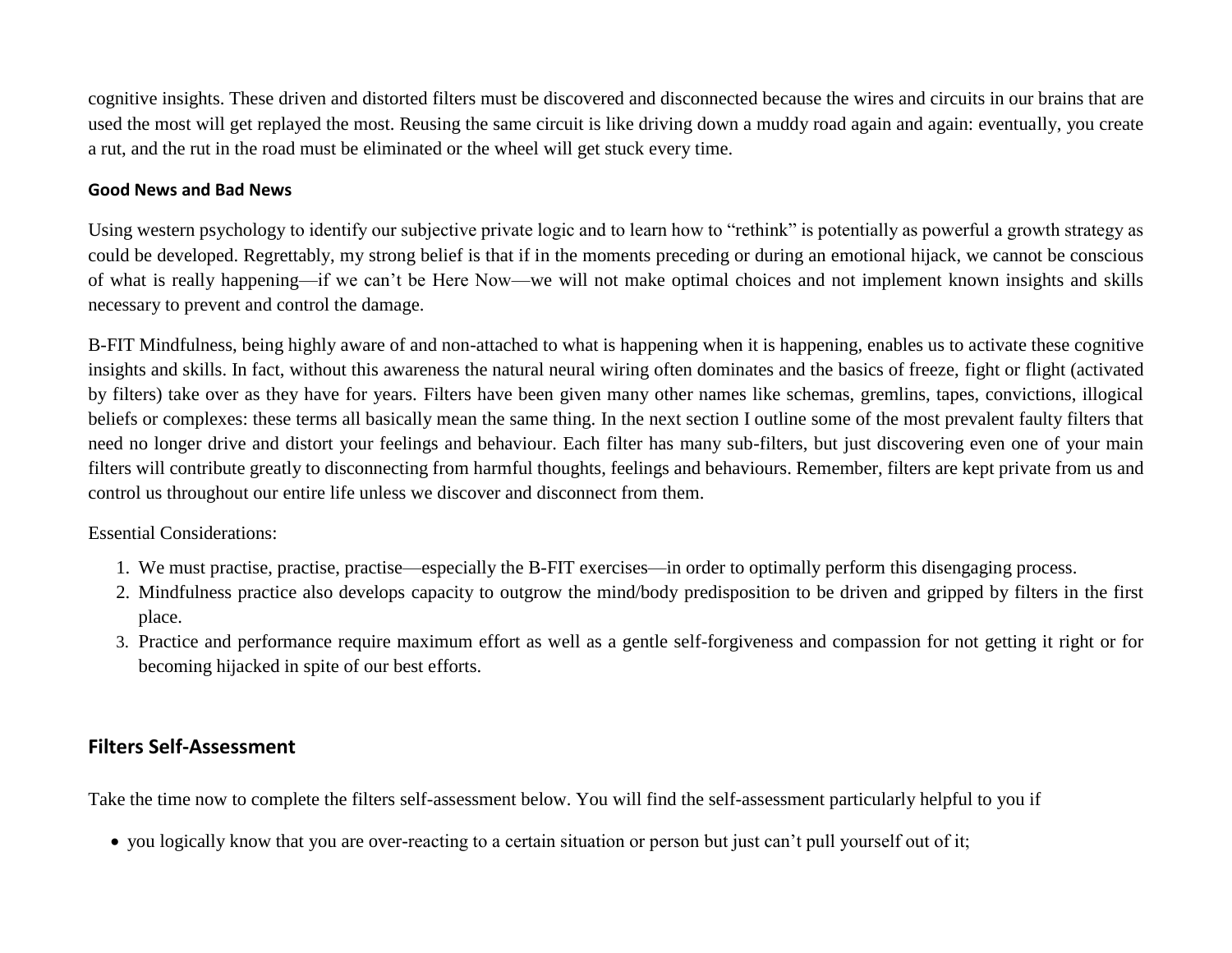- throughout your life you have had difficulty feeling close to another or have fallen out of a relationship with someone and really can't explain why (except to blame others);
- you realize that what upsets you wouldn't or doesn't seem to upset others nearly as much as you, or that different things upset them but not you and you don't know why;
- you feel that certain situations need to be changed now; others would generally agree that it is important, but your urgency is a little over the top. This is often a clue that you are being driven by your filters in this situation.

## **Discovering And Disengaging From Faulty Filters**

## **(a.k.a. Childhood Neural Nonsense)**

### **Instructions for Self-Assessment:**

- 1. Just read this list of filters and highlight any statements that you relate to as "often me" or "always me" (4 or 5). Do not judge the "goodness" or "badness" of any statement.
- 2. After reviewing all 12 themes, go back and, using the highlights as a guide, give yourself a rating of 1-5 as to how much each of the 12 themes as presented with their faults and fruits is part of your makeup.
- 3. A possible positive, mindful reframing is offered below each faulty filter. In general these positive reframe statements are the way that relatively emotionally-balanced people without this faulty filter view the world, others and themselves. To the extent that you identify with most of these reframe statements, this filter theme is likely **not** about you. If, on the other hand, you feel that the reframe statement is **what you would like to be, feel or do** but are not, then this is one area where a filter may still be controlling your life.
- 4. One very, very important "heads up" on making your assessment: you will probably–-up until now—think that almost everyone thinks like you do about the faulty filter statements that you most relate to. In so doing, you unknowingly convince yourself that your belief and typical emotional reactions on this are normal and not in need of changing. This is also a clue that this may be one of your faulty filter beliefs.
- 5. Similarly, note how you don't really relate that strongly to most of the other filter statements listed. Guess what? In general, most others do not have as strong a support for your faulty filter theme as you do.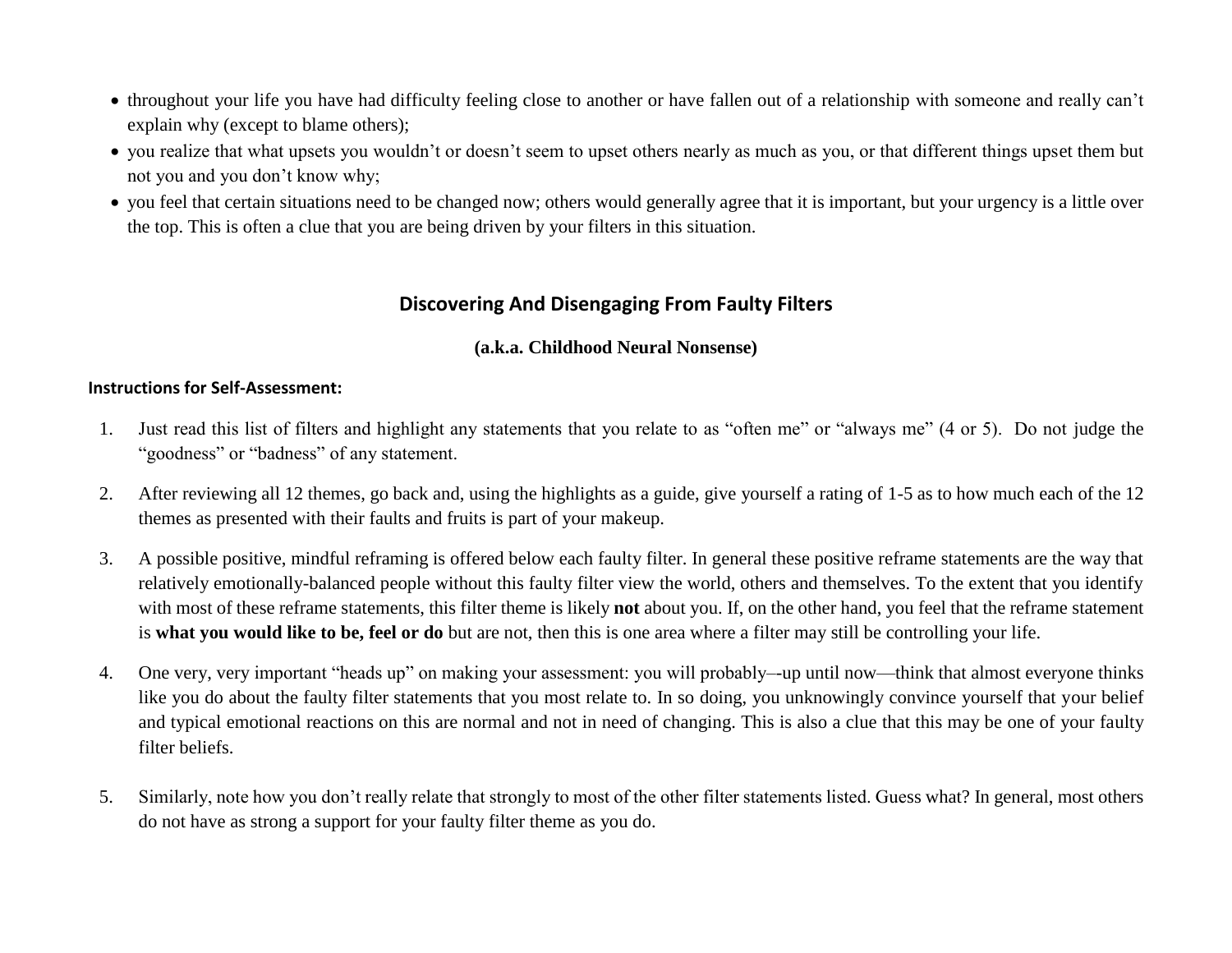- 6. Faulty filters are usually completely unknown to you, so read and ponder each one slowly and fully to help discover your filters. Consider what the family motto in your home was when you were growing up. What were several characteristics of your mother and/or father that most affected you, which you liked or hated? What would a vulnerable child learn from these influences, rules, models, and motivations?
- 7. Another clue to help you find your filter: if someone does or says something to you that bothers you or upsets you, unless it is an extreme violation that objectively anyone would be hurt or emotionally harmed by, then whatever was said is probably in the domain of some of your filters. For example, if someone excludes you from a conversation at a party and it really bothers you, you may have a filter around exclusion. Without an exclusion filter, the average person might notice this occurrence (or maybe not), but would shrug it off as no big deal, or they would just honestly forget it.
- 8. Your main theme will also be more accurately assessed after you have considered all 12 filters and seen how many are "Generally Not Me."
- 9. Research strongly suggests that each of us has a little of most of these themes (both faults or fruits); however one or two will be most predominant and responsible for most of your positive and negative perceptions, feelings and behaviors with others and about life in general.
- 10. Try to recall real life examples to support your assessment of "often me."
- 11. Remember as well that your filters are also responsible for many of your great qualities. All filters have some validity and are useful sometimes; however, when they unknowingly dominate our interpretations and perceptions of most situations, they are seriously faulty, even though we don't realize it.
- 12. Just discovering your faulty filters and being aware of when you are being hijacked by them can bring much freedom and fulfillment to your life and the life of others that you know—particularly the person you are supporting.
- 13. Finally, reference is made to (B-FIT) **B**ody, **F**eelings**, I**mage way of thinking and **T**alk way of thinking mindfulness skills, especially in the positive reframe references. Remember, the problem isn't that we have a particular filter with many sub-themes; everyone learned their filters in their childhood "learning to be a somebody" training. The problem is that the filter stays private from us while it drives and distorts negative feelings and behaviours, thereby truly limiting our potential as caregivers and as people. Our task in developing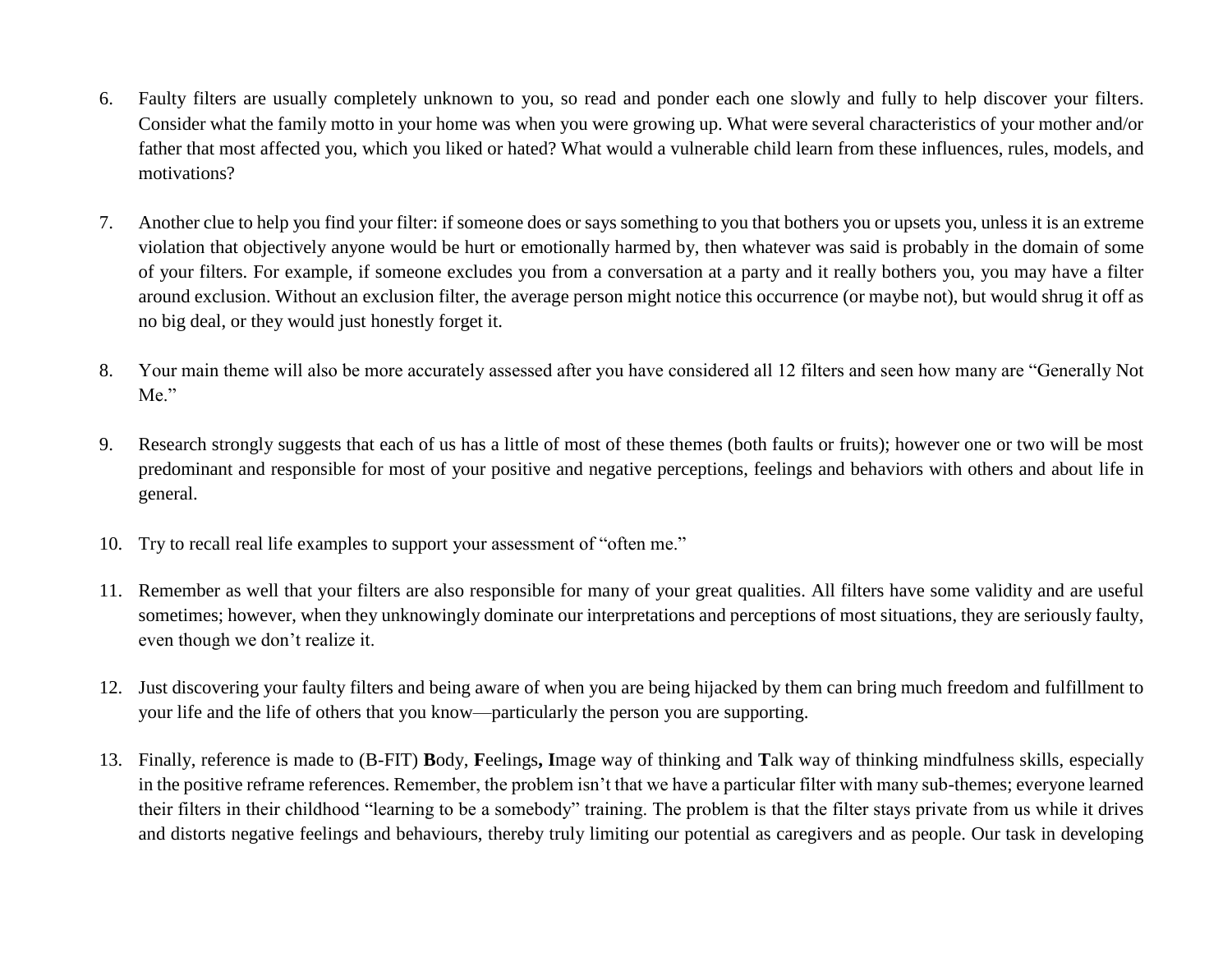personal and professional emotional maturity is to discover and learn to disconnect from the gripping power of these filters through B-FIT mindfulness and positive reframes—**in the moment**—to prevent harmful or even subtle hijacks from happening over and over and over.

A suggestion: walk lightly and play with the possibilities here; have some fun with them, just as you did as a child discovering something new and wonderful about the mystery of a butterfly.

| Faulty Filter #1: Need to be in Control In Order to Feel<br><b>Normal</b>                                                                                                                                                                                                 | <b>Usually</b><br>not me<br>(1) | Some-<br>times me<br>$(2-3)$ | <b>Often</b><br>me<br>$(4-5)$ |
|---------------------------------------------------------------------------------------------------------------------------------------------------------------------------------------------------------------------------------------------------------------------------|---------------------------------|------------------------------|-------------------------------|
| I must be in control of life's situations in order to feel secure, normal<br>and happy. Life in general is worrisome and fearful if I don't know<br>or am not in control of what is happening. I really need<br>predictability, order, and structure not to feel anxious. |                                 |                              |                               |

Recall in detail specific examples of how you are unknowingly (in the moment) driven by this filter. Now consider these examples of a more useful, fulfilling and mindful reframing of this faulty filter:

The nature of life is that it is ever-changing. I will always work skillfully to influence and change things as appropriate. However once I have done all that I can, my sense of worth, security and/or comfort will depend mostly on my awareness and skills to be subjectively ahhllowing of the outcomes and trusting enough to just let it be.

I still get feelings I don't like when my life seems out of control, however I now can mindfully observe their B-FIT reactions and be nonattached to them so that they don't grip, drive and distort my feelings and behaviour as much any more.

Examples of assets that accompany this filter:

| excellent problem solver | intellectual | good decision maker |
|--------------------------|--------------|---------------------|
|--------------------------|--------------|---------------------|

well-organized articulate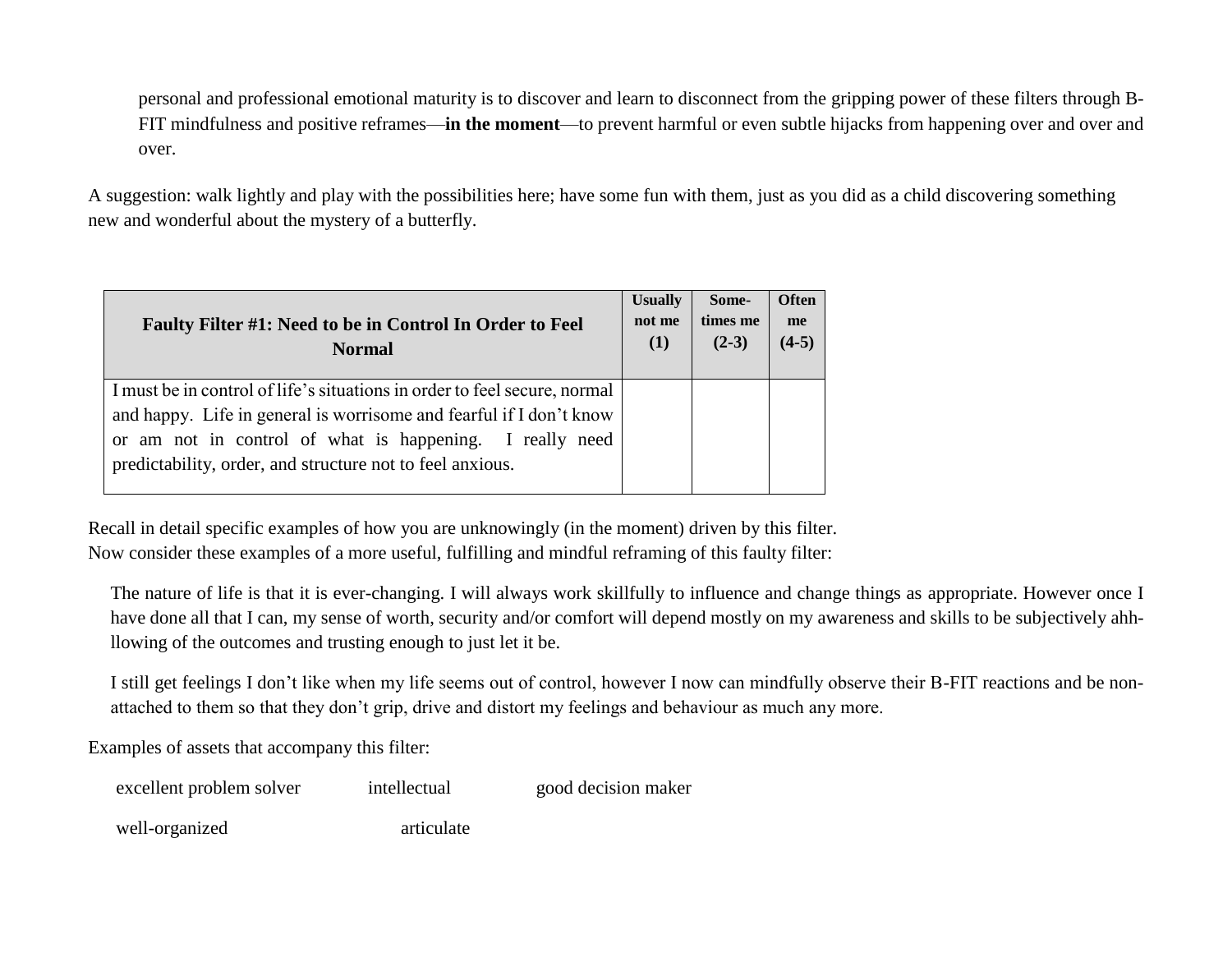| <b>Faulty Filter #2: Need to Perceive Myself as not Being</b><br><b>Controlled</b> | <b>Usually</b><br>not me<br>(1) | Some-<br>times me<br>$(2-3)$ | <b>Often</b><br>me<br>$(4-5)$ |
|------------------------------------------------------------------------------------|---------------------------------|------------------------------|-------------------------------|
| It is really important to my well-being and good feelings that life or             |                                 |                              |                               |
| other people do not control me. If they do or I perceive they do, I can            |                                 |                              |                               |
| feel irritated, anxious, fearful or somehow imprisoned. No matter                  |                                 |                              |                               |
| what I accomplish or contribute in life, I still feel inferior and often           |                                 |                              |                               |
| feel that I must do or be more to stay ahead of the pack.                          |                                 |                              |                               |

Recall in detail specific examples of how you are unknowingly (in the moment) driven by this filter. Now consider these examples of a more useful, fulfilling and mindful reframing of this faulty filter:

In some circumstances in my life, other people and situations such as health, disability, financial hardships etc. will have significant influence over me. When this is necessary or unavoidable, I can accept this control, knowing that this too shall pass, or this too is necessary for now or maybe even forever. I work skillfully and sensibly to change what should and can be changed. I also know that although my B-FIT is relating to this situation as being trapped, my B-FIT responses are only tools to support my existence, similar to seeing and hearing. **They are not me.**

As I observe and become non-attached with B-FIT mindfulness in this situation, I am more and more subjectively (internally) free, satisfied and joyous, even though objectively (outside reality) I am still being controlled in this unavoidable situation.

## **Examples of assets that accompany this filter:**

| excellent problem solver | caring   | well-organized |
|--------------------------|----------|----------------|
| thoughtful               | decisive |                |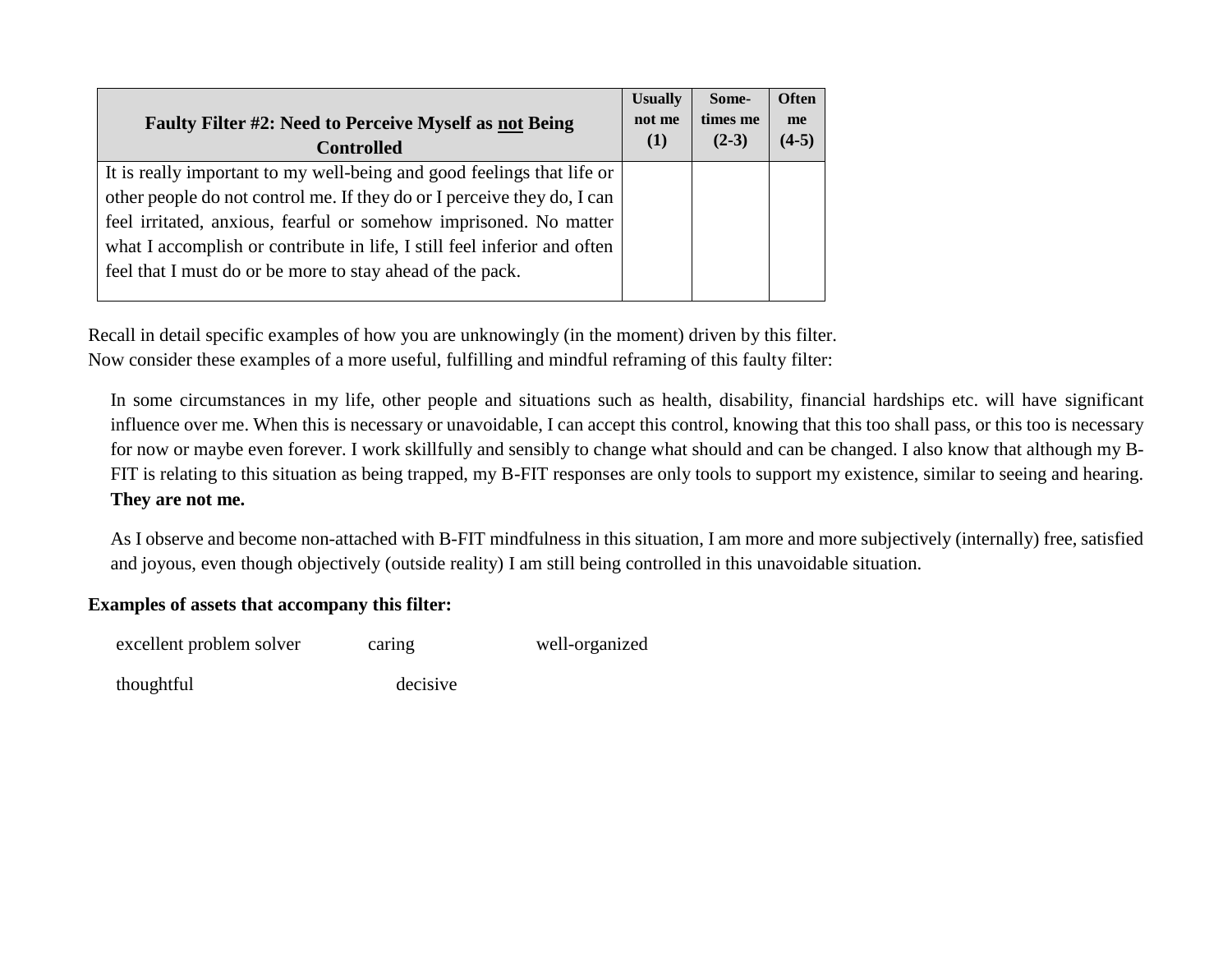| Faulty Filter #3: Need To Be Right                                   | <b>Usually</b><br>not me | Some-<br>times me | <b>Often</b><br>me |
|----------------------------------------------------------------------|--------------------------|-------------------|--------------------|
|                                                                      | (1)                      | $(2-3)$           | $(4-5)$            |
| I need to be right. One benefit of this for me is avoiding criticism |                          |                   |                    |
| (which can be awful). Perfectionism (my perception of it) in several |                          |                   |                    |
| or even most parts of my life is very important. I procrastinate and |                          |                   |                    |
| avoid making decisions in order to avoid making mistakes. "Better    |                          |                   |                    |
| to not run in the race than lose it." In my secret life, I am often  |                          |                   |                    |
| highly self-critical.                                                |                          |                   |                    |
|                                                                      |                          |                   |                    |
| I don't accept criticism well. Criticism makes me angry or gives me  |                          |                   |                    |
| hurt feelings. I sometimes lie to avoid criticism.                   |                          |                   |                    |
|                                                                      |                          |                   |                    |
| Others have referred to me as "anal"! I have developed an            |                          |                   |                    |
| unconscious habit of being judgingly critical of others. I am        |                          |                   |                    |
| constantly affirming my rightness in life to help me feel good,      |                          |                   |                    |
| normal and even sometimes self-righteous. It sometimes seems that    |                          |                   |                    |
| I am still that child, fearful of not living up to Mom's or Dad's or |                          |                   |                    |
| someone else's expectations of me.                                   |                          |                   |                    |
|                                                                      |                          |                   |                    |

Recall in detail specific examples of how you are unknowingly (in the moment) driven by this filter.

Now consider these examples of a more useful, fulfilling and mindful reframing of this faulty filter:

Being right and doing my best is important in many parts of my life, and I will always give my best effort to learn to be skilled and proficient. My self-worth and good feelings, however, do not depend on proving that I am right (or that someone else is wrong). I know that I am now not a vulnerable child who will be yelled at or punished if I make a mistake or don't do something just right. I am a mature, self-reliant person capable and willing to learn and grow, especially by trying what I am not good at. Therefore I expect and accept failing as part of learning something new.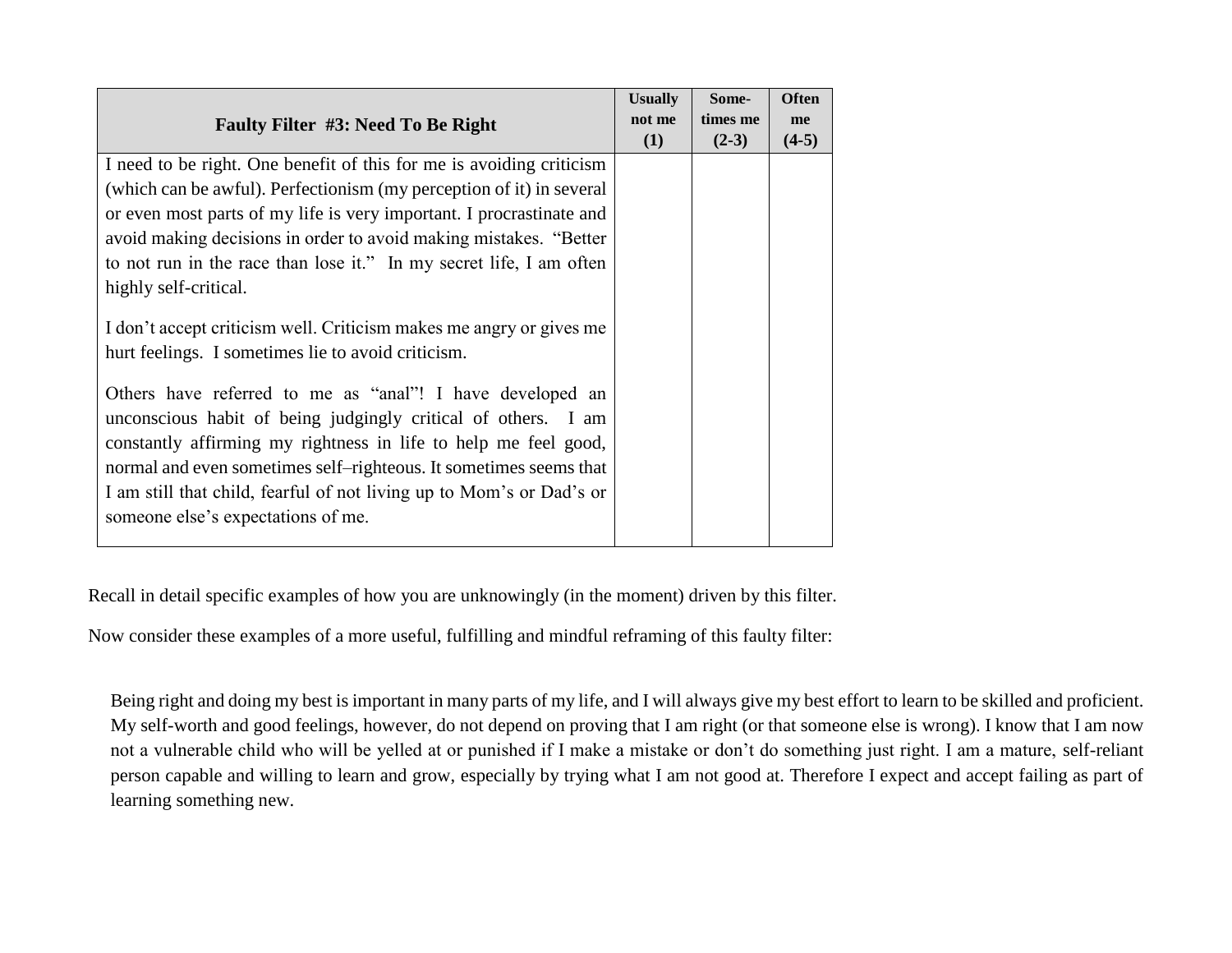These feelings that I experience when I fail or am criticized are only passing B-FIT responses that I can skillfully be with and ahh-llow for as long as they choose to stay. These feelings are not me; they are more like light from a star that burnt out a million years ago.

My new mantra is "I would sooner be happy than right."

## **Examples of assets that accompany this filter:**

very high standards, ethics and performance very fair

excellent verbal and written skills above normal intuition

well organized or poorly organized (all or nothing)

above normal competence (where I choose to contribute)

|                                                                                                                        | <b>Usually</b> | Some-    | <b>Often</b> |
|------------------------------------------------------------------------------------------------------------------------|----------------|----------|--------------|
| <b>Faulty Filter #4: Need For Approval From Others</b>                                                                 | not me         | times me | me           |
|                                                                                                                        | (1)            | $(2-3)$  | $(4-5)$      |
| I must have the approval (expressed or self-perceived) of significant                                                  |                |          |              |
| others in my life for what I do and say. Being right is one main way                                                   |                |          |              |
| I ensure this. Pleasing others can also be an obsessively high priority                                                |                |          |              |
| in my life to achieve this approval. Compliments and kudos are not                                                     |                |          |              |
| just enjoyed but are very important to my feeling good, perceived                                                      |                |          |              |
| self-worth and security.                                                                                               |                |          |              |
| I find myself exaggerating and embellishing the truth. I even lie                                                      |                |          |              |
| about things for no apparent reason. I like impressing people. I may                                                   |                |          |              |
| even need to. I am almost obsessive about my appearance to others:                                                     |                |          |              |
| for example, hair, clothing, body, intellect.                                                                          |                |          |              |
| What people will think can be an ongoing preoccupation for me. I<br>sometimes use gossip to buy acceptance or impress. |                |          |              |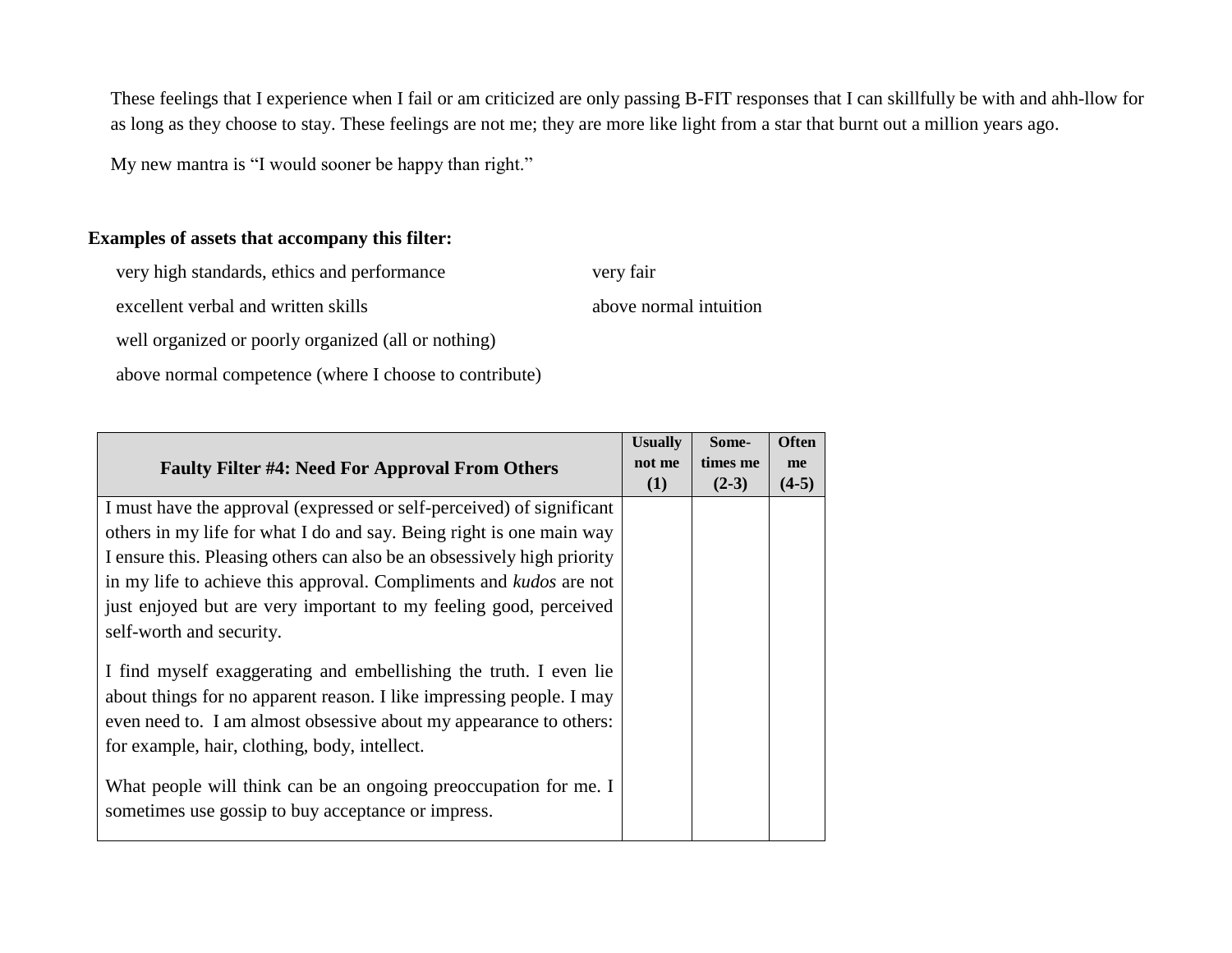Recall in detail specific examples of how you are unknowingly (in the moment) driven by this filter.

Now consider these examples of a more useful, fulfilling and mindful reframing of this faulty filter:

It feels great when I receive compliments or acceptance from others; however, my self-worth, self-esteem and feelings of being okay no longer depend on the opinion of others as they did when I was a vulnerable child.

The healing, maturing and transforming person that I am now expects my B-FIT responses to react negatively to criticism due to thousands of moments of conditioning. I now can and do become aware each time these reactions surface and thereby am less and less identified with them. During these mind-full moments I repeat, "Ah, there is B-FIT reacting to perceived disapproval, and here is the real me watching it all. Far out! Great show! (As in a mind movie).

### **Examples of assets that accompany this filter:**

| extremely thoughtful            | giving    | excellent social skills |
|---------------------------------|-----------|-------------------------|
| non-critical of others          | intuitive | considerate             |
| above normal fairness to others |           |                         |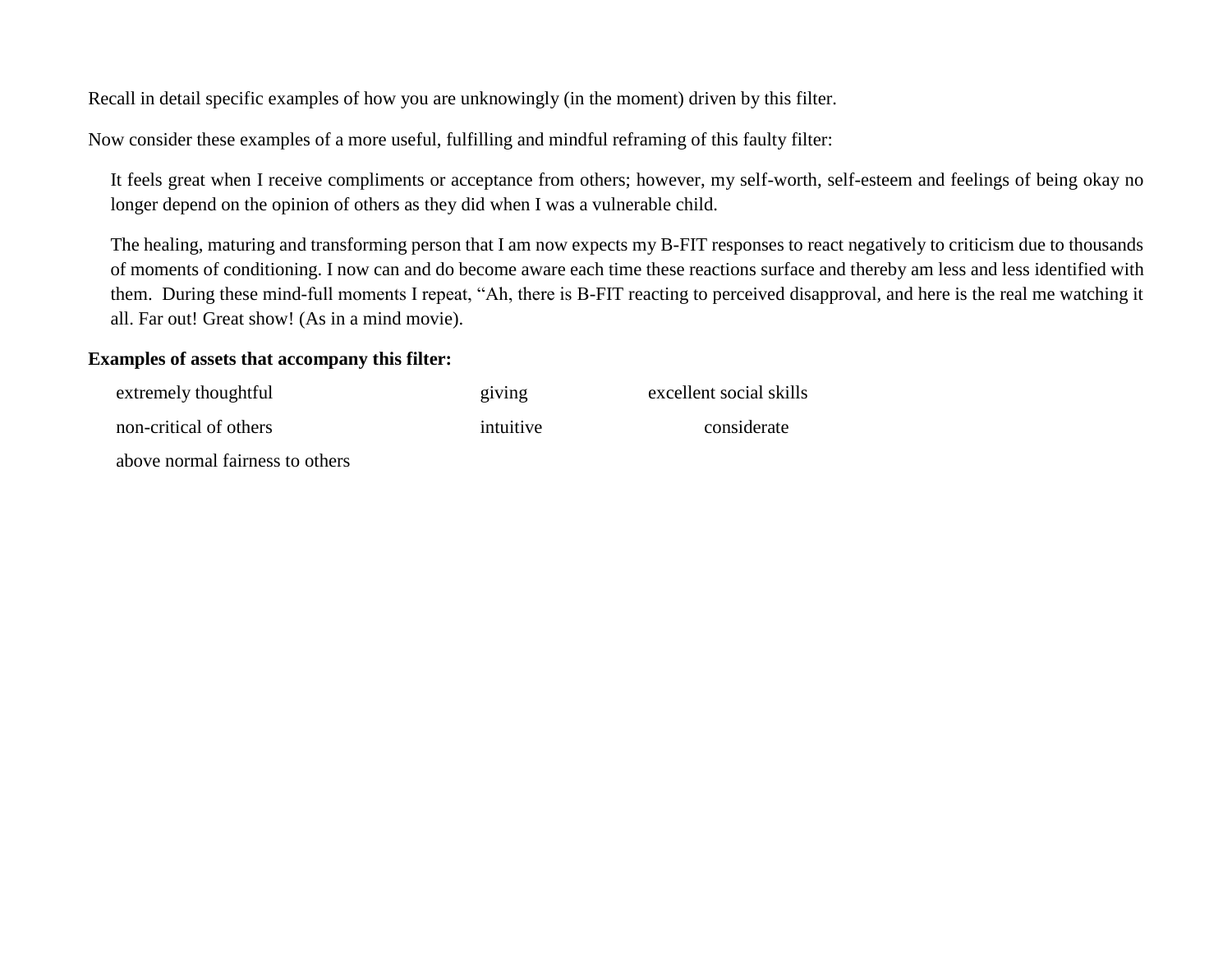|                                                                              | <b>Usually</b> | Some-    | <b>Often</b> |
|------------------------------------------------------------------------------|----------------|----------|--------------|
| <b>Faulty Filter #5: Need To Be Treated Fairly</b>                           | not me         | times me | me           |
|                                                                              | (1)            | $(2-3)$  | $(4-5)$      |
| If life treats me unfairly (as I determine fairness), I have a right to      |                |          |              |
| feel irritated, vengeful or un-cooperative. As I came from a home            |                |          |              |
| where I was somewhat pampered or over-protected, my judgments                |                |          |              |
| about what I am <b>entitled</b> to are often mistaken (but I don't generally |                |          |              |
| realize this).                                                               |                |          |              |
| My parents controlled my behaviour by spoiling me.                           |                |          |              |
| I believe I have worth mainly when I am being served—especially              |                |          |              |
| one on one. I have genuine anxiety, anger or sadness when I                  |                |          |              |
| perceive unfairness or rejection if I am not being served enough.            |                |          |              |
| I generally feel that I am entitled to more of whatever I want and           |                |          |              |
| feel irritated or rejected when it doesn't happen. When I don't get          |                |          |              |
| it, I often react powerfully (aggressively or passively) to get or           |                |          |              |
| even take it! To get it I may act weak, vulnerable, or sick so that          |                |          |              |
| others will come to my service, which I often interpret as the only          |                |          |              |
| way I can be loved.                                                          |                |          |              |

Recall in detail specific examples of how you are unknowingly (in the moment) driven by this filter.

Now consider these examples of a more useful, fulfilling and mindful reframing of this faulty filter:

Life and others often inadvertently treat people unfairly, and I am no exception. Although unknowingly, my childhood B-FIT was conditioned into believing that I am generally entitled to what I want. I now know that I am special and worthy whether I get what I want from others or not. I now do not take it personally if my wishes are not granted.

Feelings of "less than" that come when I don't get what I feel that I deserve are now experienced as passing B-FIT reactions that the real me can become aware of and non-attached to, and therefore not driven and gripped by. When I don't get treated fairly, or don't get acknowledged or served by others, I no longer take it personally.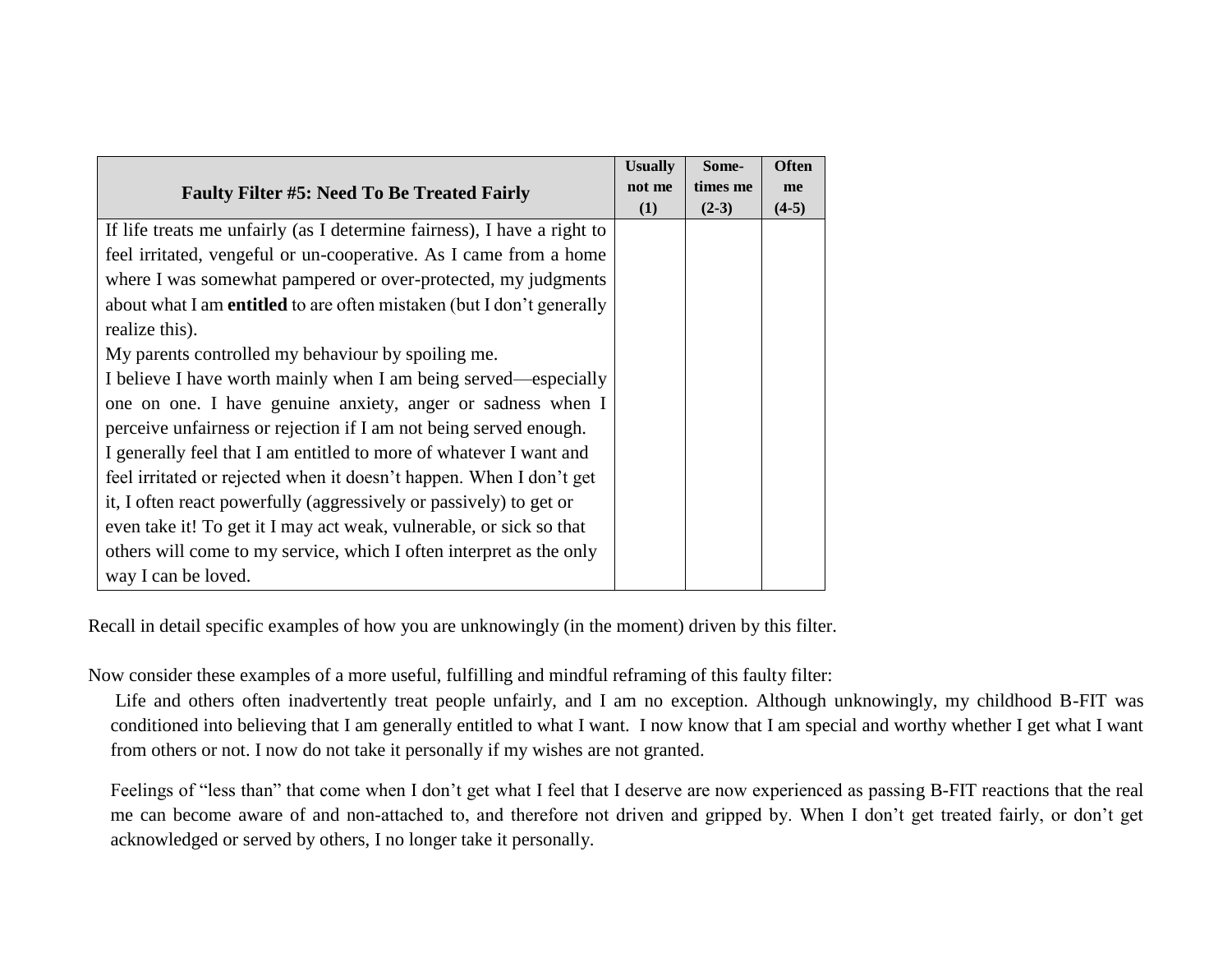I know that I am lovable regardless of how I am treated.

### **Examples of assets that accompany this filter:**

above normal fairness to others sensitive to other's needs thoughtful

excellent social skills advocate for the underdog

openly appreciative when (perceived to be) treated fairly

| <b>Faulty Filter #6: Need To Feel Self-Righteous</b>                  | <b>Usually</b><br>not me<br>(1) | Some-<br>times me<br>$(2-3)$ | <b>Often</b><br>me<br>$(4-5)$ |
|-----------------------------------------------------------------------|---------------------------------|------------------------------|-------------------------------|
| I must be good as I define it (morally and socially) in order to feel |                                 |                              |                               |
| self-righteously worthwhile. I therefore often become addicted to     |                                 |                              |                               |
| an ideology, career or belief with clear and simple do's and don'ts,  |                                 |                              |                               |
| good or evil and self-righteously relate to others as good guys or    |                                 |                              |                               |
| bad guys. Being good or right often unknowingly elevates my           |                                 |                              |                               |
| feelings of superiority that I need to feel normal and happy. I often |                                 |                              |                               |
| find myself judging others.                                           |                                 |                              |                               |
|                                                                       |                                 |                              |                               |

Recall in detail specific examples of how you are unknowingly (in the moment) driven by this filter.

Now consider these examples of a more useful, fulfilling and mindful reframing of this faulty filter:

Yes, being a morally good person is very important to me, and when I violate universally accepted values I need my B-FIT to acknowledge my less than optimal feelings, thoughts and/or behaviour in order to change or make amends.

I do not need the feelings of self-righteousness that often accompany the judging behaviours that I have used for years to affirm my superior self-worth. I and others behave in moral or immoral ways due to countless B-FIT conditionings. For some people, these behaviours are beyond their immediate control. This does not make them evil or bad; however, correction is often required to prevent them from doing further harm. I prevent and help them, but now my heart stays open.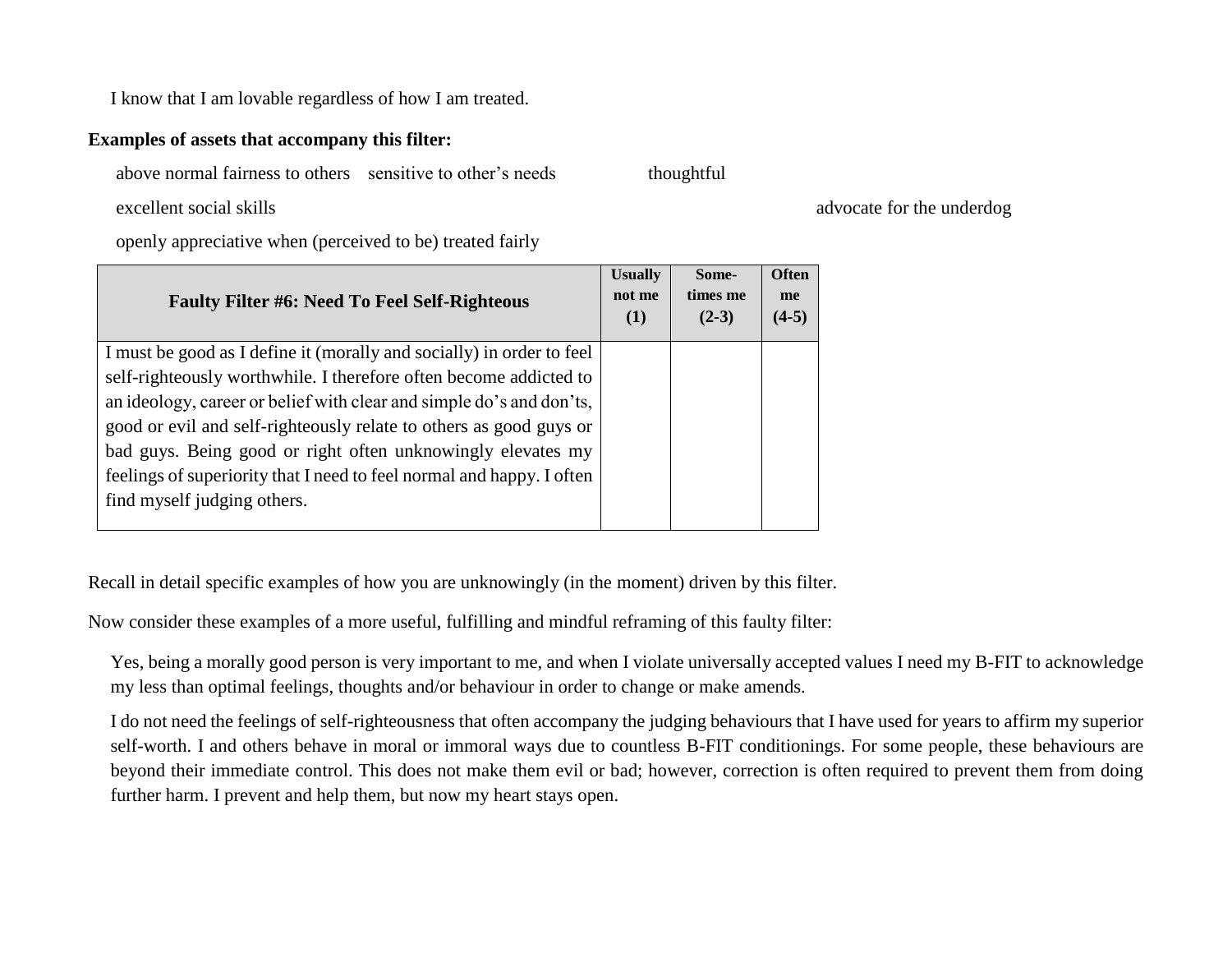I do not judge victims of conditioning, but rather feel authentic compassion for them and look for ways to help them even as I prevent them from doing further harm.

I will be sufficiently mindful in each moment to be authentically good and moral. When mindful I do not need to feel superior or righteous, but honour and value goodness as the essence of humanness, especially when I see that essence in its many tragic, hurtful, human disguises.

### **Examples of assets that accompany this filter:**

| generally a "good" person | highly confident |
|---------------------------|------------------|
|---------------------------|------------------|

above normal awareness of right or wrong a loyal friend

giving, kind (however conditional)

|                                                                        | <b>Usually</b> | Some-    | <b>Often</b> |
|------------------------------------------------------------------------|----------------|----------|--------------|
| <b>Faulty Filter #7: Need To Achieve and Be Busy</b>                   | not me         | times me | me           |
|                                                                        | (1)            | $(2-3)$  | $(4-5)$      |
| What I have or have achieved is never enough because my self-          |                |          |              |
| esteem is directly attached to what I do or achieve, and this activity |                |          |              |
| therefore must be on-going. I am known and valued (I perceive) as      |                |          |              |
| a "doer."                                                              |                |          |              |
| Possibly my greatest fear is to be bored or have nothing to do. My     |                |          |              |
| life is therefore filled with to-dos, social events, work, emailing    |                |          |              |
| etc. These activities all appear necessary to me, and I can justify    |                |          |              |
| them to anyone. At their root, however, may well be a panic that       |                |          |              |
| will be triggered if I am not busy.                                    |                |          |              |
| Boredom or having nothing to do, for me, is like being locked in       |                |          |              |
| solitary confinement. When asked, I am always "very, very busy."       |                |          |              |
| (to check out this theme, set aside a day and try to do nothing—no     |                |          |              |
| TV, no writing, no reading, no talking)                                |                |          |              |

Recall in detail specific examples of how you are unknowingly (in the moment) driven by this filter.

Now consider these examples of a more useful, fulfilling and mindful reframing of this faulty filter: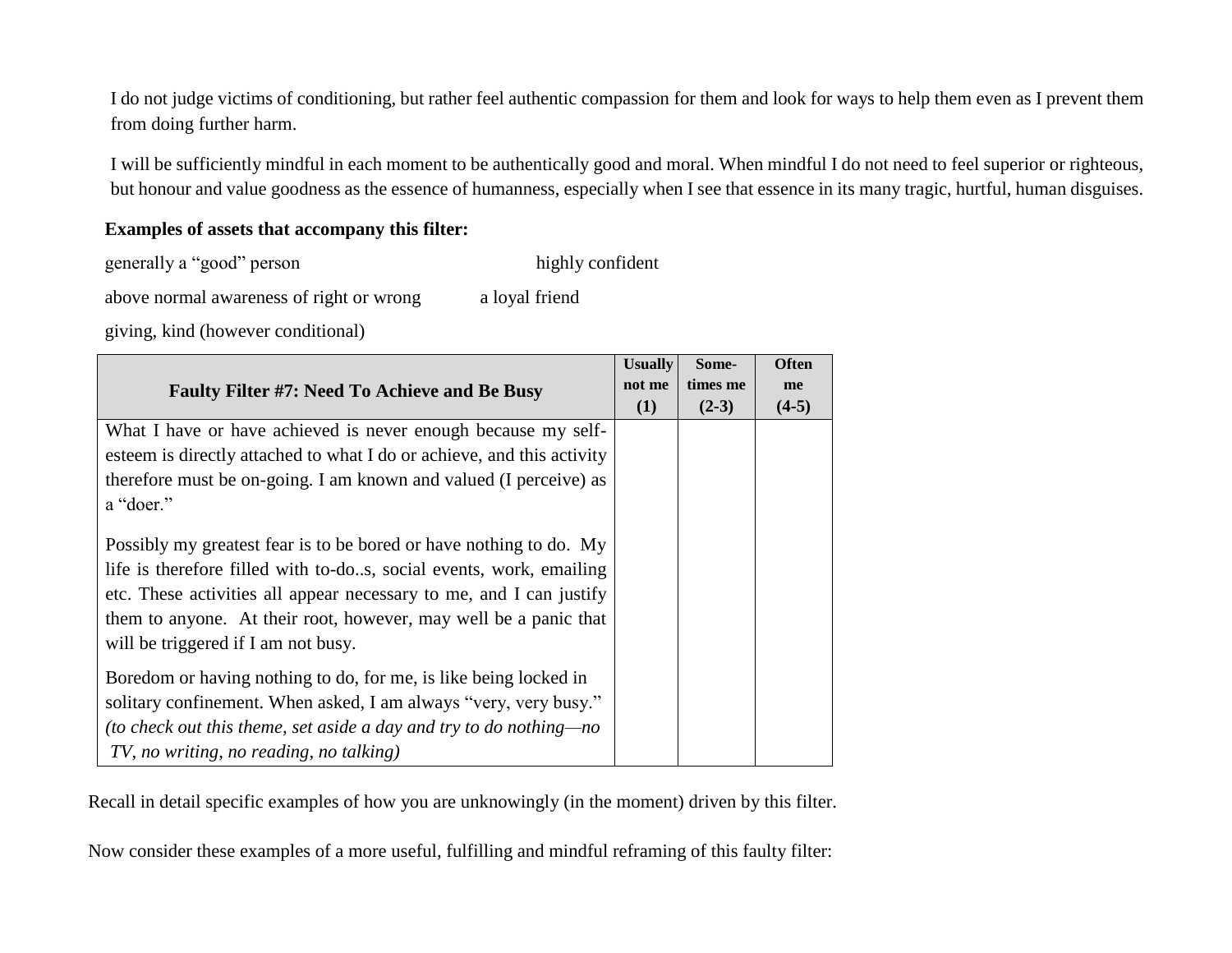As part of my responsibility to contribute in my family and local and global community I will enjoy doing and achieving whatever I can that is helpful to sustain my and other's life and that which is environmentally friendly.

My doing will be done consciously, however, not just to get it done or avoid the terror of boredom but equally as a process to awaken my consciousness. This awakening consciousness will in turn reduce and eventually eliminate my obsessive attachment to activity or doing for the sake of doing.

I mindfully become aware of my B-FIT's insatiable appetite to do, stay busy, and consume mainly for its own sake or often to avoid the perceived emptiness and isolation of boredom. Now I can experience joy, pleasure and satisfaction from just being as well as doing.

#### **Examples of assets that accompany this filter:**

a high achiever broad range of interests and skills

boundless energy the team "doer"

highly committed to non-profit organizations

| <b>Faulty Filter #8: Need To Be Included</b>                           | <b>Usually</b><br>not me<br>(1) | Some-<br>times me<br>$(2-3)$ | <b>Often</b><br>me<br>$(4-5)$ |
|------------------------------------------------------------------------|---------------------------------|------------------------------|-------------------------------|
| I must be included and respected in most social interactions or else I |                                 |                              |                               |
| will feel excluded, hurt and unimportant. I unconsciously feel that    |                                 |                              |                               |
| people who exclude me do it on purpose, so I have a right to be angry  |                                 |                              |                               |
| with them (which is one way that my mind protects me from deeper       |                                 |                              |                               |
| hurt). I must be emotionally accepted by most people I know.           |                                 |                              |                               |
|                                                                        |                                 |                              |                               |

Recall in detail specific examples of how you are unknowingly (in the moment) driven by this filter.

Now consider these examples of a more useful, fulfilling and mindful reframing of this faulty filter:

I will enjoy being included and respected in social situations, however feel equally satisfied in my aloneness. I mindfully experience the occasions of non-inclusion that many people experience in groups as just unintended and unskillful communication skills on the part of others. I now do not take it personally. In these moments I observe my conditioned B-FIT reactions that would have caused feelings of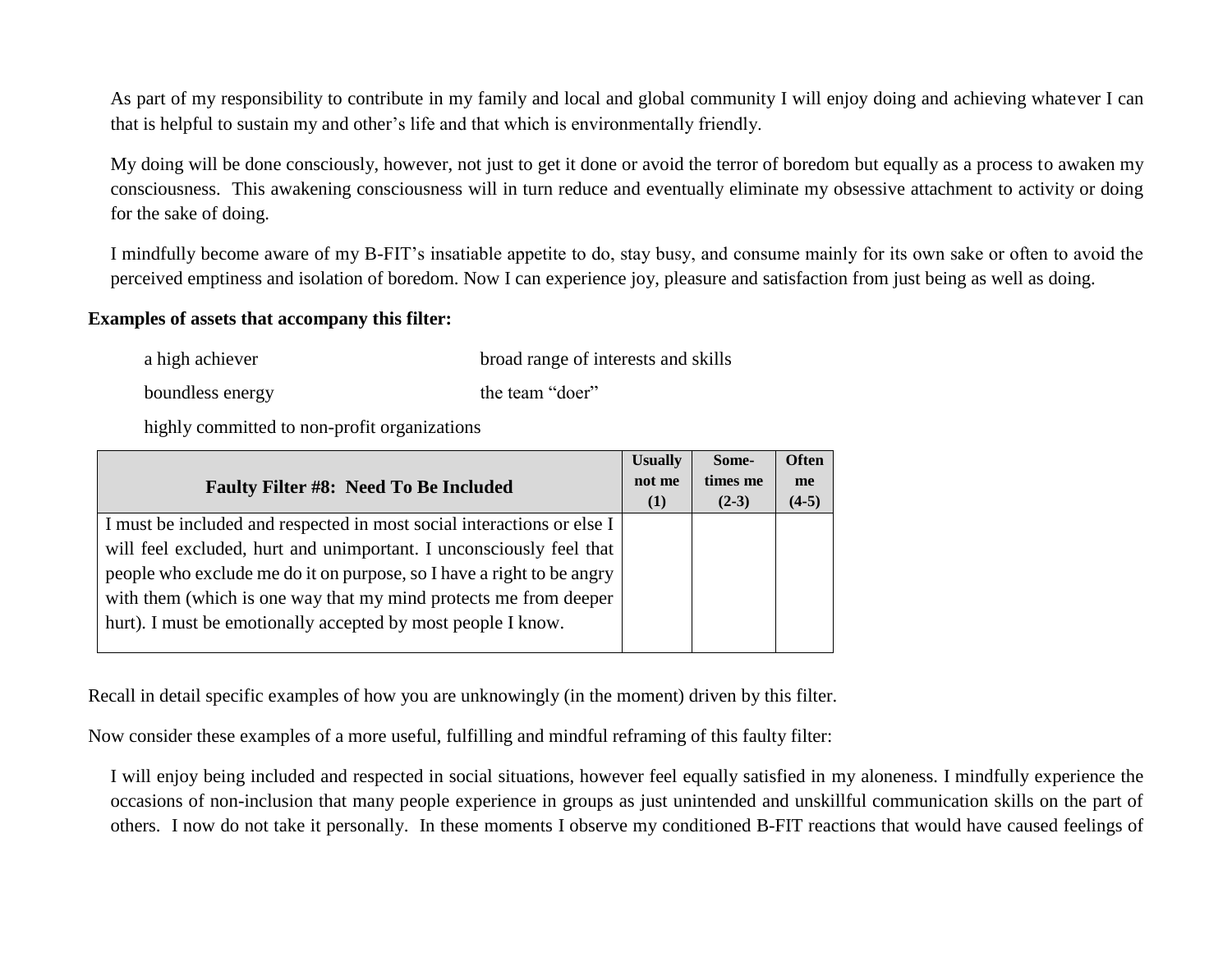inferiority, rejection or anger and now gently welcome these "guests" to stay as long as they need. I know that they are not me, as I am the observer of them.

Provided I am well-intended and conscious in my interactions with others, I know, really know, that being rejected or not included has absolutely nothing to do with me but often is merely an indicator of another person walking and talking in their sleep (unconsciousness). Depending on my awareness in the moment and their readiness, I may softly ring a wake-up bell or let them sleep: either action coming from a place of unconditional wisdom and compassion, not dependent on getting their inclusion or acceptance.

#### **Examples of assets that accompany this filter:**

highly sensitive to other's needs generous

champion of the underdog a true and loyal friend

above average ability to see the best in others (unless they exclude me)

| <b>Faulty Filter #9: Need For Ongoing Proof of Others'</b><br><b>Worthiness of Trust</b> | <b>Usually</b><br>not me<br>(1) | Some-<br>times me<br>$(2-3)$ | Often<br>me<br>$(4-5)$ |  |
|------------------------------------------------------------------------------------------|---------------------------------|------------------------------|------------------------|--|
| Others must continually prove to me that they can be trusted and that                    |                                 |                              |                        |  |
| they like me. I often can't be sure.                                                     |                                 |                              |                        |  |
| Possibly abandonment, (perceived or real) by my mother, father or                        |                                 |                              |                        |  |
| other important childhood influence taught me not to trust and not to                    |                                 |                              |                        |  |
| get close to someone special because they will likely just leave and                     |                                 |                              |                        |  |
| hurt me.                                                                                 |                                 |                              |                        |  |
| Being intimate is a challenge for me. I therefore may have many                          |                                 |                              |                        |  |
| friends but guard against getting too close or dependent with one or                     |                                 |                              |                        |  |
| two due to fear of rejection or betrayal.                                                |                                 |                              |                        |  |
|                                                                                          |                                 |                              |                        |  |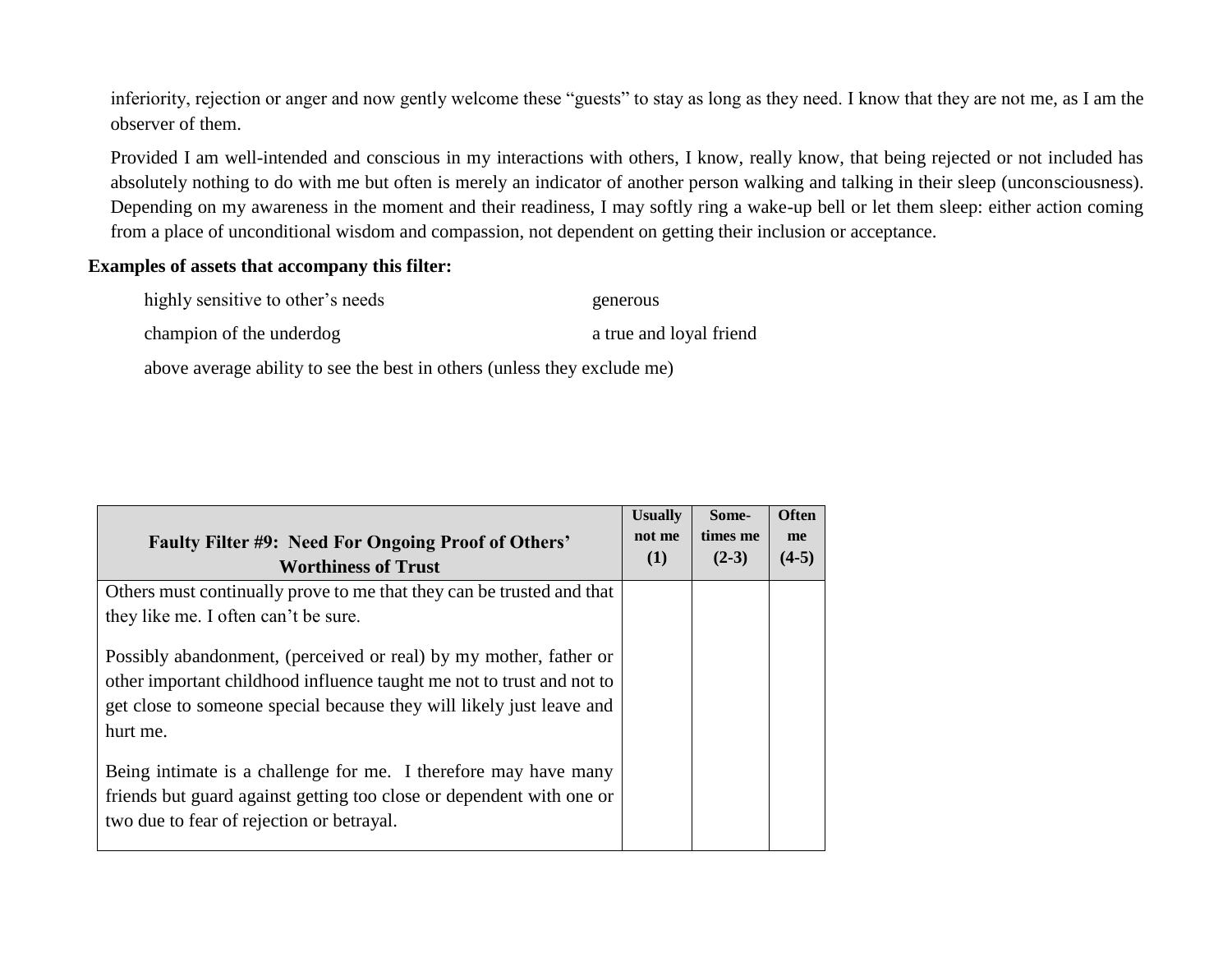Recall in detail specific examples of how you are unknowingly (in the moment) driven by this filter. Now consider these examples of a more useful, fulfilling and mindful reframing of this faulty filter:

I feel good when I know that I am in a trusting relationship with another even though I know that they will (because of their own roots of vulnerability and faulty filters) let me down sometimes. I do not, however, need ongoing reassurance of their fidelity, devotion or allegiance to me.

I recognize my B-FIT's resistance and reluctance to enter into intimate, trusting relationships due possibly to my hurt in losing or not having a special person in my vulnerable childhood. With mindfulness, however, I also have learned that I can be authentically intimate and trusting, and experience a special kind of joy and closeness.

I know that I am not this reactive, conditioned B-FIT "small self" but more the "big self" who knows that the B-FIT small self is attempting to hijack the real me. Because of this knowing, I am able to risk building unconditional, intimate relationships, with the full knowledge that some of these relationships can prematurely and hurtfully end, as is the case for everyone.

### **Examples of assets that accompany this filter:**

| strong, above average social skills | a broad range of friends |
|-------------------------------------|--------------------------|
| very, very loyal, trustworthy       | thoughtful and generous  |
| an achiever and doer in life        |                          |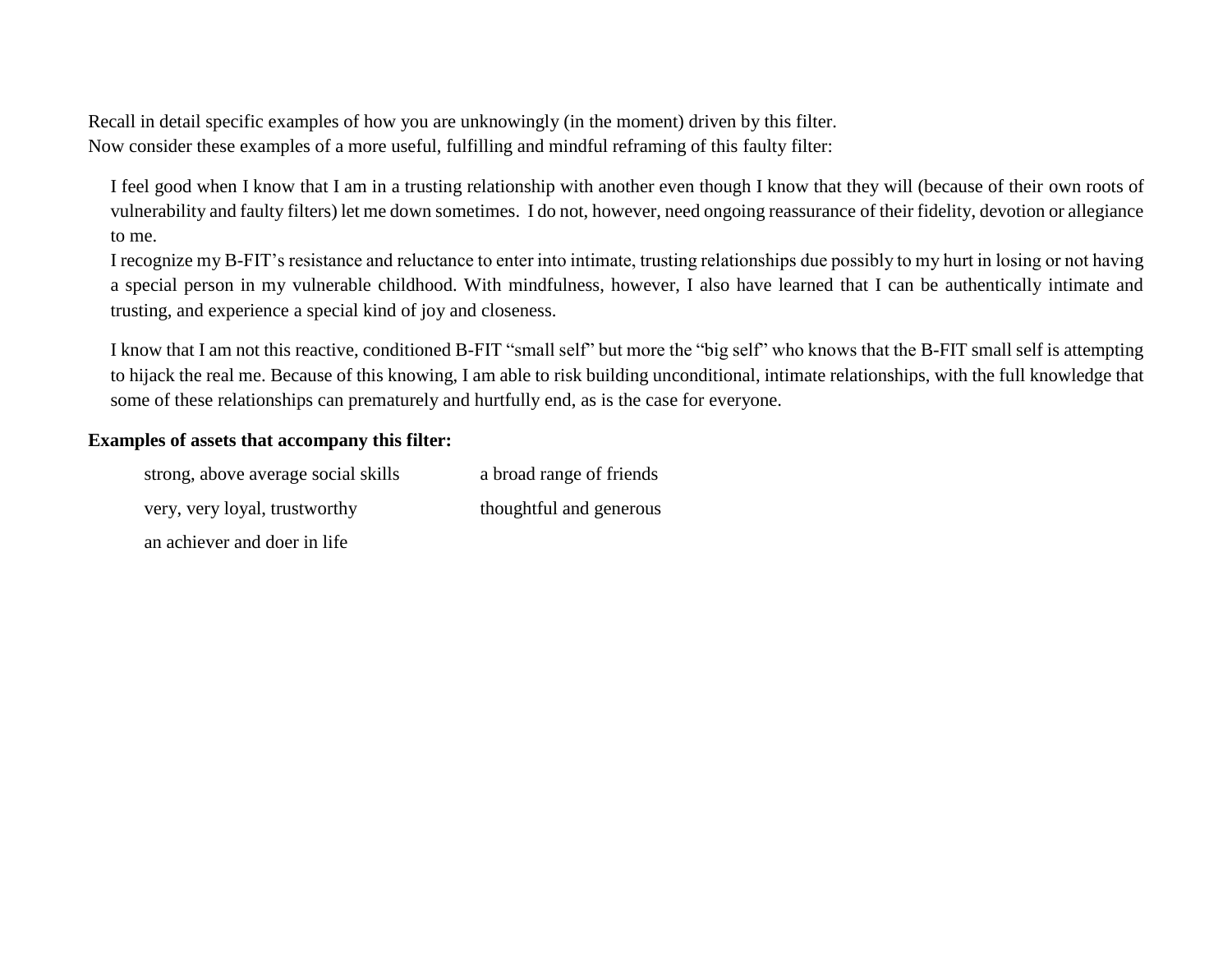| <b>Faulty Filter #10: Need For Excitement</b>                                                                                                                            | <b>Usually</b><br>not me<br>(1) | Some-<br>times me<br>$(2-3)$ | <b>Often</b><br>me<br>$(4-5)$ |
|--------------------------------------------------------------------------------------------------------------------------------------------------------------------------|---------------------------------|------------------------------|-------------------------------|
| In order for me to feel good and normal I need excitement, things<br>happening around me.                                                                                |                                 |                              |                               |
| Obsessive thinking, feelings and behaviour or even regular angry<br>outbursts are used to make me feel calm, normal, good and alive<br>(emotionally and bio-chemically). |                                 |                              |                               |
| As illogical as it seems, I know that I sometimes "look for trouble,"<br>for example by starting an argument, but I just can't help myself.                              |                                 |                              |                               |
| I plan many (more than average) exciting events for months in<br>advance and would feel uneasy and restless without them to look<br>forward to.                          |                                 |                              |                               |

Recall in detail specific examples of how you are unknowingly (in the moment) driven by this filter.

Now consider these examples of a more useful, fulfilling and mindful reframing of this faulty filter:

Doing new and exciting activities is enjoyable. I can, however, be equally content to just be alone with little or no stimulation, reading, listening or sitting in silence. With mindfulness I am experiencing that less really can be more.

When I observe that my B-FIT is driven with anticipation, I can skillfully bring it to a non-driven state and still feel the full excitement. I can just "be" without being driven by excitement.

#### **Examples of assets that accompany this filter:**

| a make-it-happen person     | fun-loving adventurer |
|-----------------------------|-----------------------|
| a visionary and idea person | a motivator           |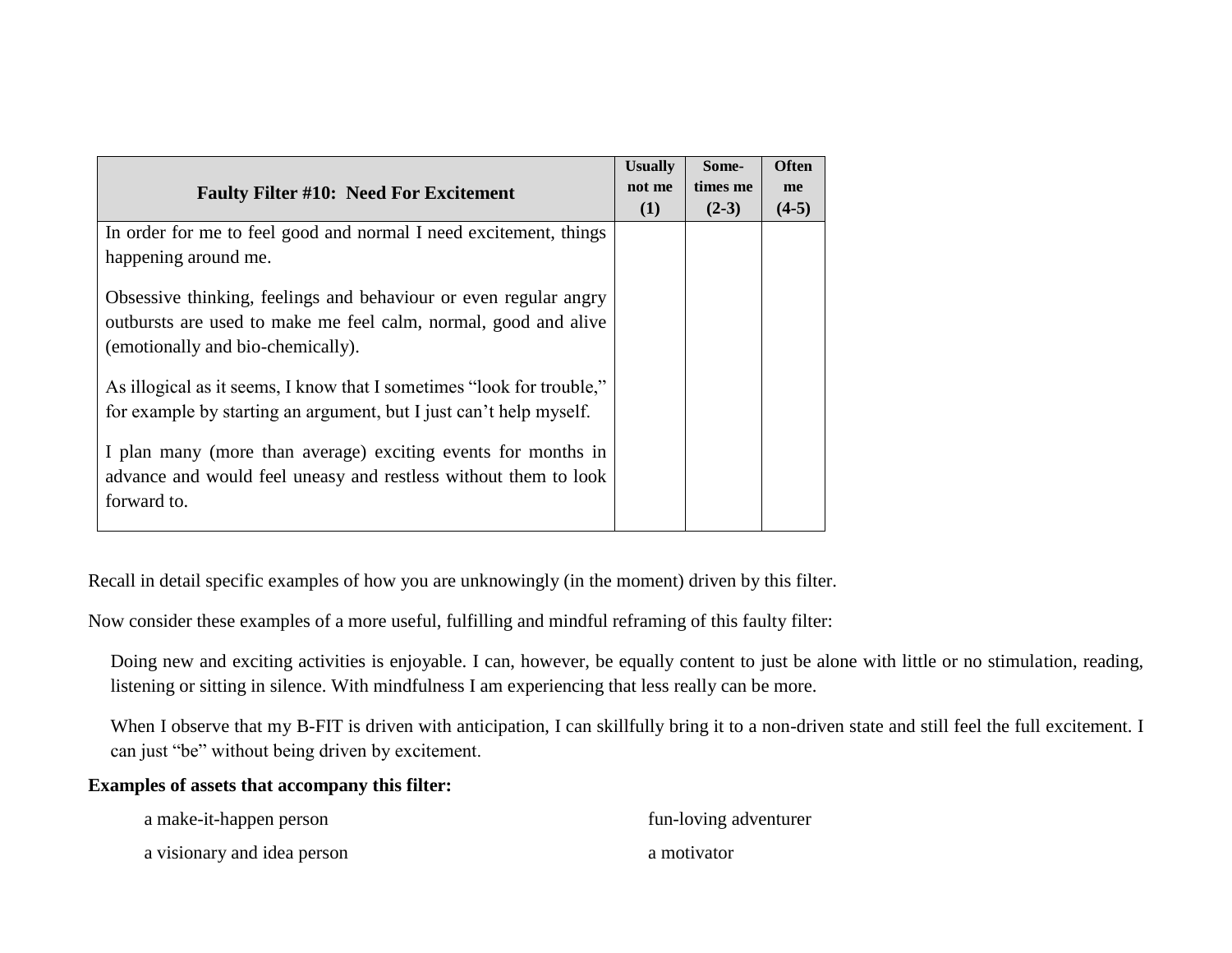an excellent short and long term planner (not necessarily a completer)

| <b>Faulty Filter #11: Need To See Myself As A Victim</b>                                                                                                   | <b>Usually</b><br>not me<br>(1) | Some-<br>times me<br>$(2-3)$ | <b>Often</b><br>me<br>$(4-5)$ |
|------------------------------------------------------------------------------------------------------------------------------------------------------------|---------------------------------|------------------------------|-------------------------------|
| Life and others will always let me down or hurt me.                                                                                                        |                                 |                              |                               |
| Bad things happen to me much more than others. I am a magnet<br>for trouble.                                                                               |                                 |                              |                               |
| I feel normal when I am a victim in life. I misperceive that I am<br>victimized (and have no other choice) much more often than<br>others.                 |                                 |                              |                               |
| When my "noble suffering" serves to exalt me, I can sometimes<br>get normal feelings from my martyrdom and the supportive<br>attention that I now receive. |                                 |                              |                               |

Recall in detail specific examples of how you are unknowingly (in the moment) driven by this filter.

Now consider these examples of a more useful, fulfilling and mindful reframing of this faulty filter:

I recognize that I, like everyone, have difficult or distressing times—sometimes just events and sometimes an ongoing part of my everyday life. I also accept that some people (possibly me) experience much more difficulty in life than others and it is absolutely not fair – it's just the way it is. I mindfully prepare myself to manage, prevent and change that which can and should be changed.

I often watch my B-FIT "ain't it awful" or "poor me" responses; however, I recognize that these messages are just conditioned responses to difficulty that at one time served me well to cope or get help and attention when I had no other choices.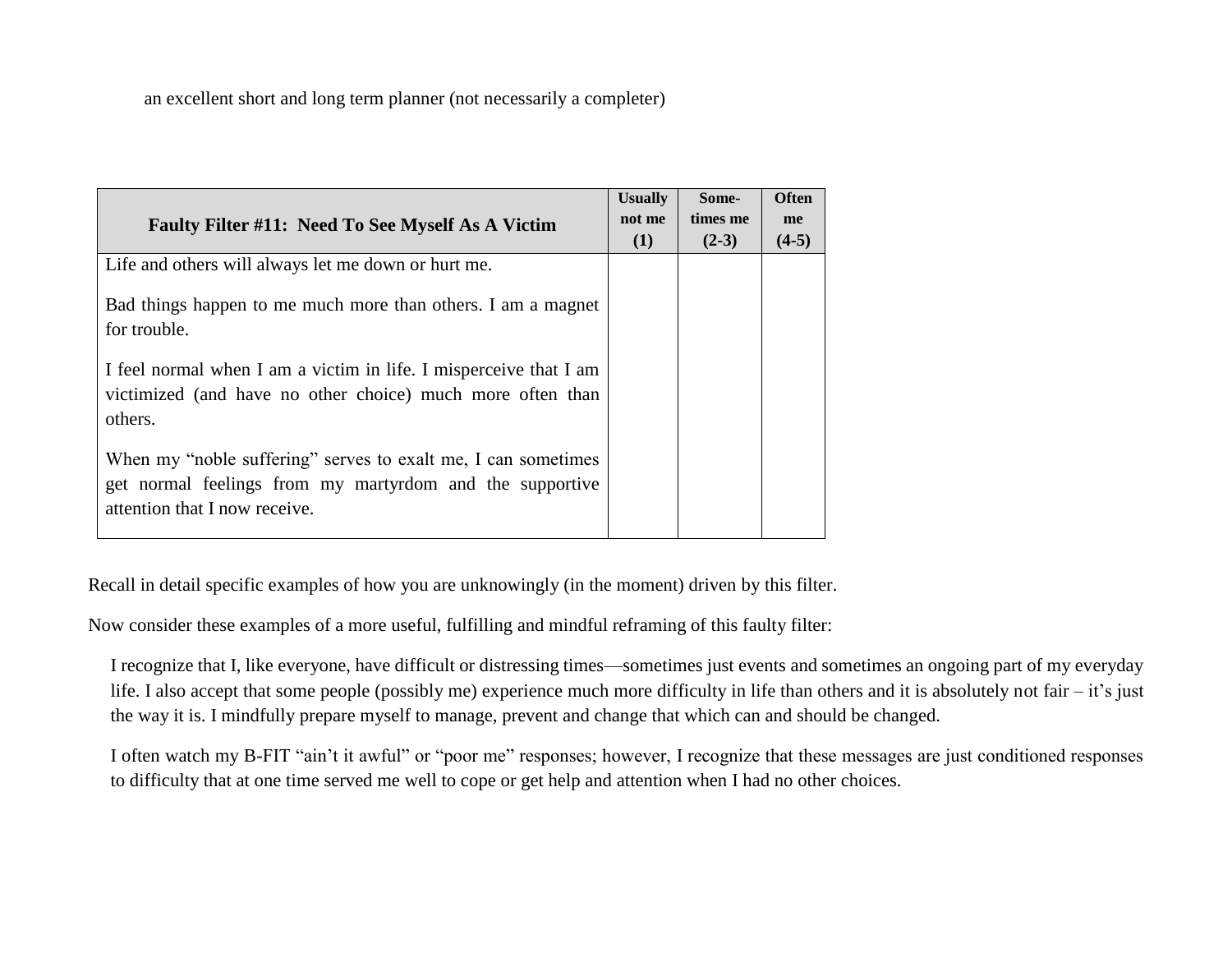For that which I can't or shouldn't change for now, I now consciously and intentionally select appropriate emotional and social responses that include not resisting or pushing away the victimization B-FIT reactions, so they now naturally, more quietly and gently leave on their own.

As I become non-attached, more and more I can see the gifts brought to me by difficult circumstances and difficult people.

## **Examples of assets that accompany this filter:**

| sensitive to other's pain                                                                                                                                                                                                  |                                 | risk taker in relationships  |                               |
|----------------------------------------------------------------------------------------------------------------------------------------------------------------------------------------------------------------------------|---------------------------------|------------------------------|-------------------------------|
| highly able to express emotions                                                                                                                                                                                            | helpful to other                |                              |                               |
| <b>Faulty Filter #12: Need to and Deserve to Have Comfort</b>                                                                                                                                                              | <b>Usually</b><br>not me<br>(1) | Some-<br>times me<br>$(2-3)$ | <b>Often</b><br>me<br>$(4-5)$ |
| Getting and keeping physical, emotional and psychological comfort<br>is my main goal. When life conforms, I am most happy. When it<br>doesn't, I have a right to feel bad or even to take what I need.                     |                                 |                              |                               |
| I like to keep the peace and avoid constructive conflict, as it is very<br>uncomfortable for me. I am skilled at avoiding conflict by making<br>light of conversation that gets too serious or by not making<br>decisions. |                                 |                              |                               |
| One of my favourite hobbies is to "veg out."                                                                                                                                                                               |                                 |                              |                               |
| I try to hide it, but mostly I think of myself first.                                                                                                                                                                      |                                 |                              |                               |
| I like immediate gratification, so I don't tend to plan or think too far<br>ahead.                                                                                                                                         |                                 |                              |                               |
| I let others plan and do for me, but they better get it right or I will<br>feel and show my "justifiable" upset—often by becoming moody or<br>sulking.                                                                     |                                 |                              |                               |
| When these comfort goals are met, there is no one more likeable<br>and loveable than me.                                                                                                                                   |                                 |                              |                               |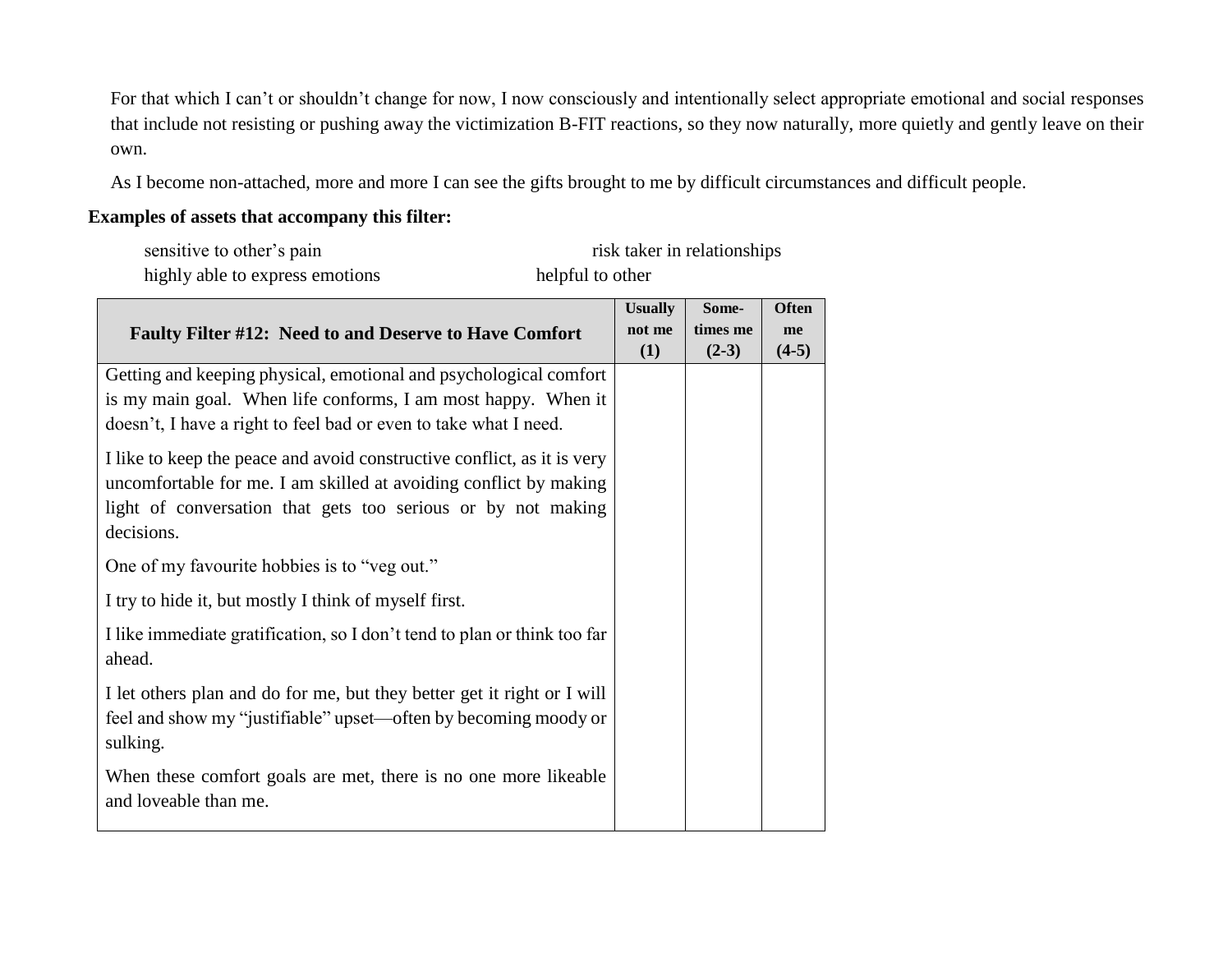Recall in detail specific examples of how you are unknowingly (in the moment) driven by this filter.

Now consider these examples of a more useful, fulfilling and mindful reframing of this faulty filter:

I do like being physically and emotionally comfortable. I feel special when others are thoughtful or kind to me. My feelings of self-worth, however, do not depend on others taking care of me.

Although it is not natural for me, in mindfully being thoughtful I am fulfilled by helping and being kind to others. At these times my B-FIT will sometimes protest, "but what about me," and I can now laugh at that conditioned response. I learned so well as a vulnerable child that this reaction would bring others to my service. Now, although I still really enjoy being "comforted," I do not need or expect it.

### **Examples of assets that accompany this filter:**

| Gregarious, fun loving, life of the party | strong social skills, liked by many |
|-------------------------------------------|-------------------------------------|
| peace maker, conflict preventer           | above average performer at work     |
|                                           |                                     |

positively responsive when needs are being met

## **Summary**

Each of us will probably relate to one or two of the above themes much more than the others. We all have very personal, unique subjective private (il)logical filters and are driven by them when we are not mindful and non-attached with them. The good news is that with practice we can become highly proficient at immediately being aware of faulty filters when they happen. We can skillfully disconnect from them (that is, not be gripped or driven by them). These B-FIT reactions will eventually come much less often and our recovery time will be much quicker.

For many of us, probably hundreds of less than optimal or downright harmful decisions are made every month regarding partnering, parenting, friendships, work, loving, and change based primarily on unknown faulty filters. These outdated programs result in unknown, unnecessary resistances, greed and attachments to habits such as over-consumption, jealousy, anger or fear. With skill these can be brought into awareness and significantly neutralized. Only then will we become reliably able to clarify the situations we are confronted with and choose the best response.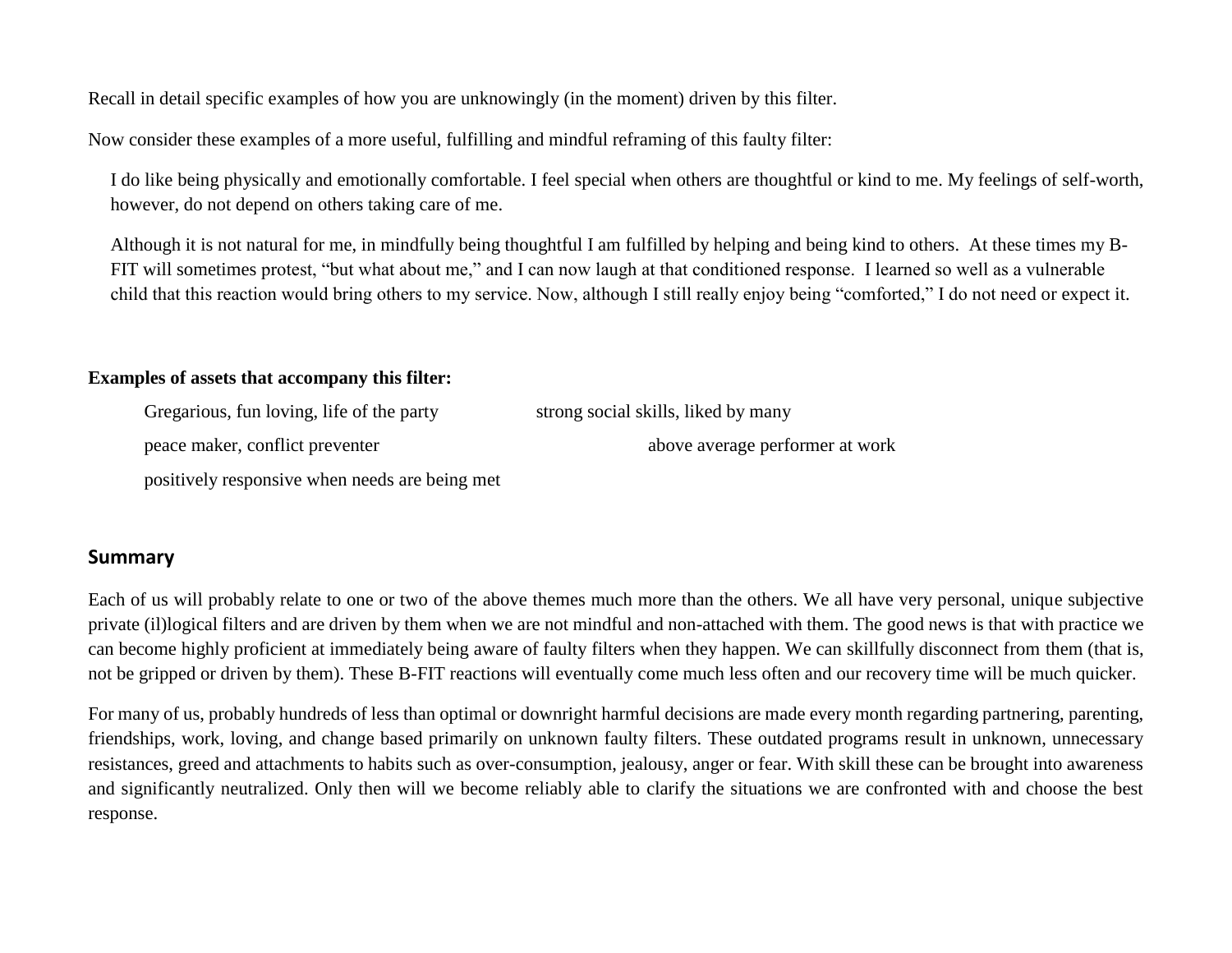Fortunately, those who are prepared to invest some time and effort to discover their mind's illogical default programs can install a circuit breaker to disconnect from this negative source of power that keeps them so vulnerable to imagined lightening strikes.

To assist in our authentic compassion for all others (even the most difficult and harmful people we know) always remember that they too have their own subjective, private, illogical faulty filters that are unknowingly driving and distorting their reality (thoughts, feelings and behaviours) in most situations. Even in the depth of their need or illness, the person you are supporting is being driven by the insane filters: e.g. the need to have comfort, the need to be in control. These are the moments when we can best assess our own progress on the path of healing, maturing and transforming.

People with development/multiple disabilities I have found have 1 of 4 distinct filters. In most cases they have found that this brings supporters to help them:

- They are overly 'pleasing'
- They are generally hurting/in pain/sick
- They are chronic complainers
- They have chronic guilt and too often apologetic

How soon and how skillfully we compassionately change what we can and should, and how well we simultaneously keep our heart open to their predicament is yet another manifestation of our wisdom and maturity.

## **Resource Recommendations:**

The following are excellent resources to continue your all-important life task of discovery and disconnecting from your artifacts of Childhood Neural Nonsense.

- 1. *Taming Your Gremlin,* by Rick Carson
- 2. *Emotional Alchemy*, by Tara Goleman
- 3. *Understanding Human Nature,* by Dr. Alfred Adler.